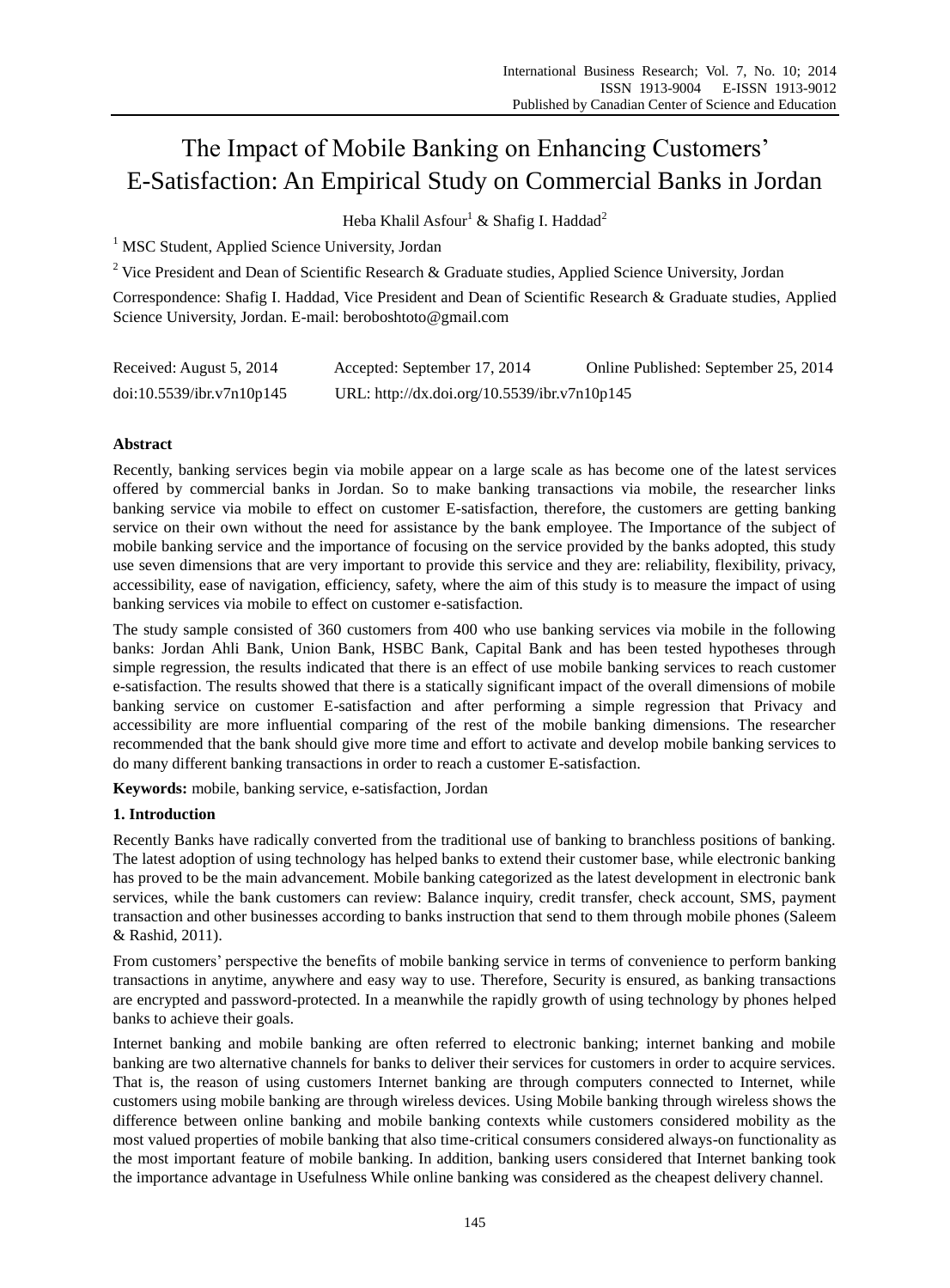Millions of people access to the Internet through mobile phones. Moreover, transactions use increased by new technological services such as: Wireless application protocol (WAP), Bluetooth, 3G standard (Khraim et al., 2011).

Mobile banking may help to increase satisfaction by innovation services that have no limitation on time and place in order to add more value to the customer. Costumer's satisfaction with the bank is expected to increase their willingness to make more online transactions. Therefore this will increase their confidence with the bank which will directly put positive effect on bank's customer relationship.

# *1.1 Study Problem*

Commercial Banks in Jordan want to achieve a competitive position in the domestic and global market, through build a strong relationship with customers by provision a new services with good quality and high secure, so banks should invest and reload their information technology to present a services to get confidence and satisfaction that customer aspires through Mobile banking services. In developed nations show that smartphone penetration is higher and there are already more than 1.08 billion Smartphone users in the world, Statistics showed that the proportion of using smart phones in Jordan amounted to 42% of the domestic market, while 61% of Smartphone owners use mobile application (arabadvisors, 2013) this confirms that Jordan consumer still feels unsecure to use services through mobile maybe because they think that they have to deal direct with employees or visit bank to do the transactions.

The power of mobile banking show the utilization of multiple mobile banking channels to understand what mobile tools will need to become the premium choice for all banking activities.

This study is concerned on understanding the usage of mobile banking services by Jordanian consumers especially on the field of services through focusing on customers' E- satisfaction to let customer feel secure and privacy from browsing their information.

This Study is trying to answer the following question:

What is the impact of Mobile Banking services (security, privacy, reliability, easy to navigation, efficiency, accessibility, flexibility) on enhancing customers' E-satisfaction?

# *1.2 Study Importance*

Globally, Electronic service evolved in recent years dramatically increased the number of banks in the world to offer electronic banking services from 1200 banks in 1998 and it increased to 15485 in 2004 in contrast, it increased the number of dealers in electronic bank to 18% in 1999 to 51.3% in 2004 of the total bank customers (Kaddoumi, 2008).

Banking sector in the Jordanian economy is a key element in advancing development in all sectors and a factor of stability in the environment of Jordan, and in response to environmental changes accelerated locally and globally worked banks to use the great technology in the provision of banking services and access to a high level of maintain customer satisfaction in the banking services through using the internet that help to present a service in a high quality.

As mentioned in the introduction; Banks are looking for better ways to serve customers and reduce the overhead cost In line with the changes in the evolution of service through using technology that will help to get what customer expect from banking service, while The usage of electronic banking services are increasing in Jordanian banks such as: Mobile banking, ATM, SMS, Internet banking).

At the same time understanding the adoption process of customers for such new technology will help banks direct its efforts in the right path so as to get the benefit for both parties.

Through understanding the major factors of banking services that effect on E-satisfaction will help to modify the banks services to match the actual perception of customers by using technology.

The numbers of Commercial banks in Jordan are 21 and 4 banks just provision mobile banking services which are: (Jordan Ahli Bank, Union Bank, Capital Bank, HSBC Bank) related to the association banks of Jordan (Abj, 2013).

The main point of this study is mobile banking facilities to their customer through:

1) The importance of communication service through mobile in Jordan, there are more than 5,000 shop selling and trading Mobiles and accessories while average number of devices cellular 3 per house or one and family (trc, 2013).

2) The importance of the expansion in the use of technology in the banking which helped departments of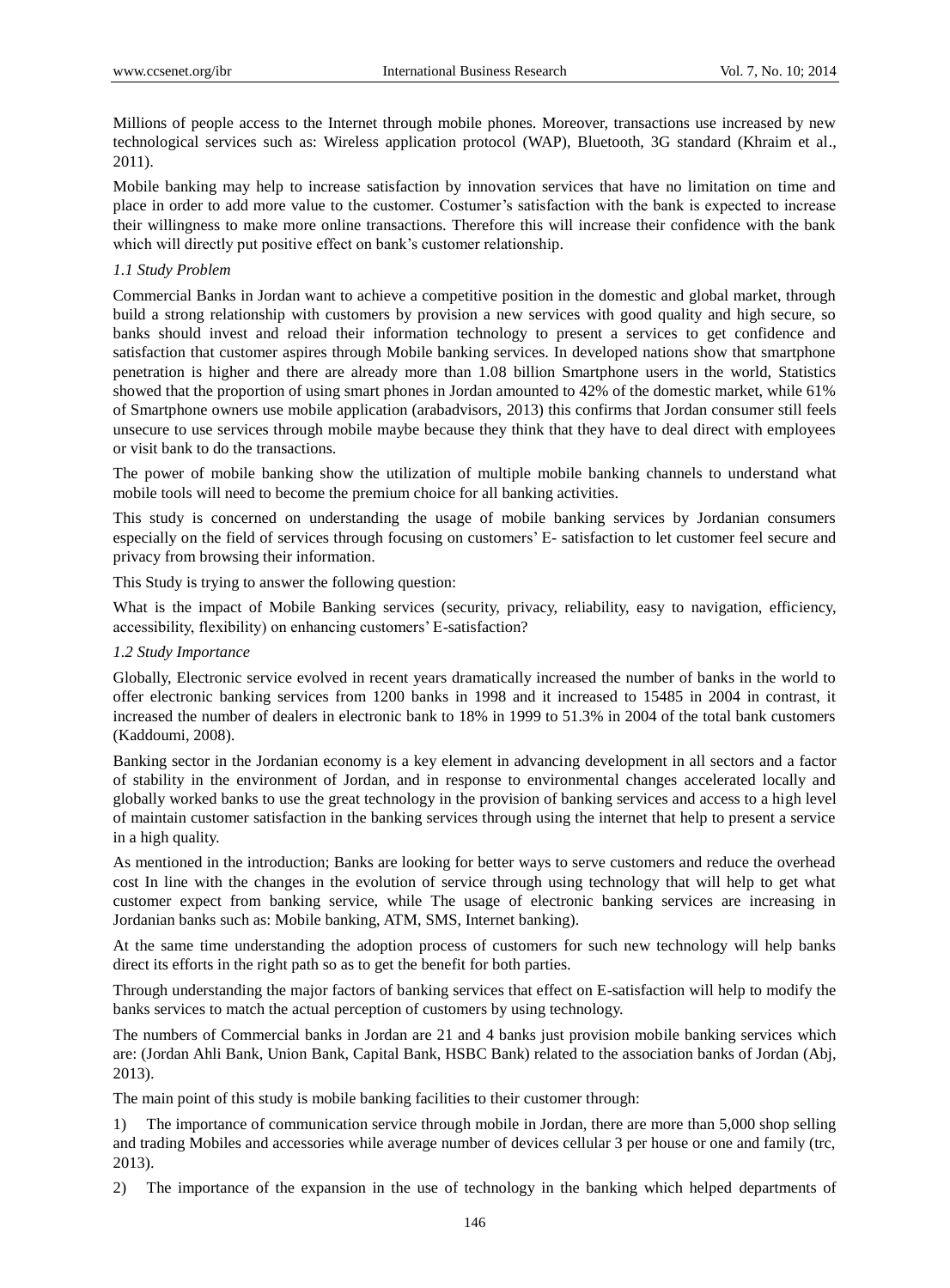banks to access guarantees in maintaining high customer satisfaction and confidence of customers.

3) The importance of this study is to identify the dimensions of Mobile Banking service (efficiency, flexibility, privacy, security, accessibility, ease to navigation, reliability) that effect on customer E-satisfaction which had not previously addressed in the Jordanian business environment, particularly with regard in dealing with bank customers.

4) The ability to rise up customer awareness in mobile banking service to increase customer's trust with banking sector.

#### *1.3 Study Objectives*

1) To find out the impact of Mobile Banking services (security, privacy, reliability, easy to navigation, efficiency, accessibility, flexibility) on enhancing customers' E-satisfaction.

2) To give recommendations and suggestions to the upper management of Jordanian banks to concern on mobile services in order to enhance the customers e-satisfaction.

# *1.4 Study Model*

The systematic study of the research problem in addition to their theoretical framework and its implications requires designing a study model (Figure 1) for the dependent, independent variables where the Mobile banking services are Independent and customers' E-Satisfaction is dependent.





Done by the researcher based on (Khraim et al., 2011; Saleem & Rashid, 2011; Khrais, 2011; Ma & Zhao, 2012).

#### *1.5 Hypotheses*

Based on the research model and literature review the following hypotheses were formed:

# **H0.1: There is no significant impact of mobile banking services on customer's E-satisfaction at (α ≤0.05) significance level.**

- Ho1.1 There is no significant impact of reliability on customer's E–satisfaction at ( $\alpha \le 0.05$ ) significance level.
- Ho1.2 There is no significant impact of flexibility on customer's E –satisfaction at ( $\alpha \le 0.05$ ) significance level.
- Ho1.3 There is no significant impact of Privacy on customer's E -satisfaction at ( $\alpha \le 0.05$ ) significance level.
- Ho1.4 There is no significant impact of accessibility on customer's E –satisfaction at ( $\alpha \le 0.05$ ) significance level.
- Ho1.5 There is no significant impact of ease to navigation on customer's E –satisfaction at ( $\alpha \le 0.05$ ) significance level.
- Ho1.6 There is no significant impact of efficiency on customer's E –satisfaction at ( $\alpha \le 0.05$ ) significance level.
- Ho1.7 There is no significant impact of security on customer's E –satisfaction at ( $\alpha \le 0.05$ ) significance level.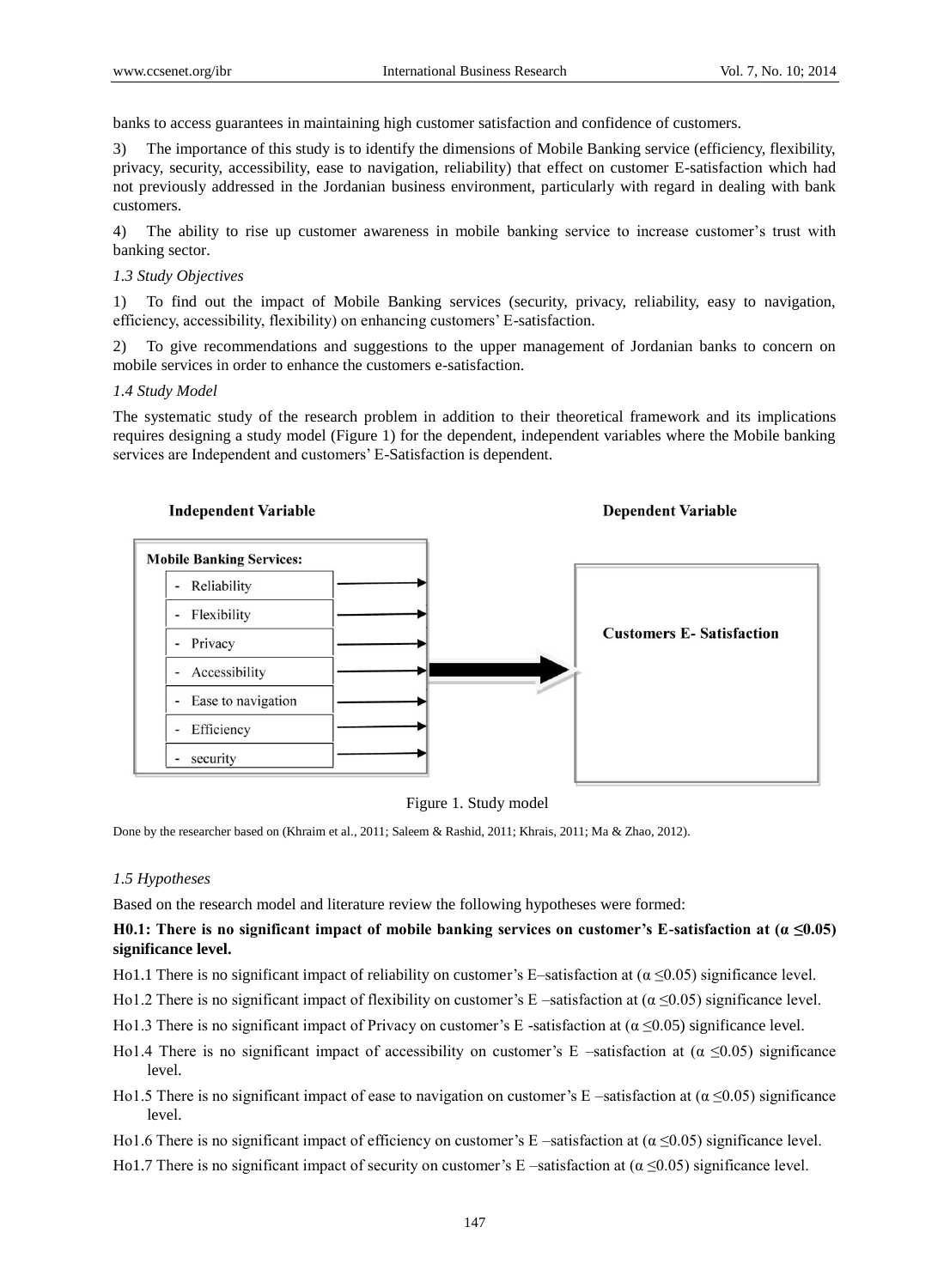# *1.6 Operational Definitions*

# 1.6.1 E-Banking Service

E-banking is defined as the automated delivery of new and traditional banking products and services directly to customers through electronic, interactive communication channels such as: ATM, online banking, mobile banking.

# 1.6.2 Mobile Banking

A service provided by the bank that enables the user to receive information, make payment and transfer to third parties based on orders sent via mobile phone.

# 1.6.3 Customer E-Satisfaction

Customers' evaluation of a product and service in term of whether has met their needs or expectations better than competitors in online environment

# **2. Literature Review**

# *2.1 Overview on Jordanian Banking System*

Data from the Central Bank of Jordan shows that the first bank established in Jordan was in 1927. This bank was firstly named as the Ottoman Bank named then Bank National and Crandall's in 1969, Bank ENZ in 1989, then Bank Standard Chartered Crandall's in 2000 until October 2003. The subsequent establishment of a group of private banks and the seventies of the last century according to the latest official statistics of increasing numbers licensed banks operating in Jordan to (25) banks after entry of new banks into the Jordanian domestic banking market during the year 2010 are the National Bank of Abu Dhabi and Dubai Bank of Jordan Islamic bringing the number of Islamic banks (3) and (9) branches of foreign banks operating in the banking market Jordanian domestic as well as (13) commercial banks as practiced banks themselves activities banking in all regions of the Kingdom through (641) branches and about (66) representative office distributed within the Kingdom while the number of branches operating outside the Jordanian Kingdom about (141) branch until 2010. The number of licensed banks operating in Jordan from 21 banks in 2000 to 25 banks at the end of October 2010, and has a rising star in a number of banks for an increase of foreign banks operating in Jordan from five bank in 2000 to eight banks in 2004, where granting CBJ license for three foreign banks to operate in Jordan in 2004, and these banks are: Jordan Dubai Islamic Bank and Bank of Abu Dhabi (NBAD) and at the beginning of 2010 received Rajhi Bank a license to practice banking activities in Jordan.

Banking system of Jordan in recent years is able to attract more investment foreign in the form of contributions to local banks through the stock exchange and the opening of new branches of non-Jordanian banks, while the collapsed banks giant in developed countries. Where it was in the last ten years granted six licenses to Arabic banks to work in the local market, bringing the number of banks operating in Jordan 26 banks- including sixteen Jordanian banks and ten foreign banks, operating in a competitive healthy market ,results in the interest of the depositor and borrower and the investor and the national economy, in addition; Jordanian banking system extensive network of branches within the Kingdom, numbering more than 660 branches and foreign branches, numbering more than 155 branches, while the number of ATMs to the 1130 machine combined cover all governorates of the Kingdom while providing several electronic banking service like: ATM, Internet banking, Phone banking, Mobile banking(Central bank of Jordan, 2010)

## 2.1.1 Mobile Sector in Jordan

The use of mobile technologies is increasingly widespread through Asian countries such as Jordan, Lebanon, and Dubai…etc. Many applications can be observed among the users, by using Simple text message (SMS), telephone conversation, Internet access and multimedia services (MMS), depending on the capability of each mobile phone technology and service rendered. Many applications have been made through using many development in the mobile technology such as: GPRS, WAP and the 3G standard In Jordan mobile communications market have three operators: Zain Jordan, Orange Mobile, Umniah. Official statistics show that the number of using cellular subscription in Jordan increased the number of population by the end of 2009. By 2010, the number of subscribers of mobile phone services in Jordan has more than six million subscribers and penetration rate of 101 % (Khraim et al., 2011).

Statistics showed great interest for Jordanians using communications technology that are reaching text messages(SMS) in 2010 to 1.9 billion text messages this use has fallen in 2011 to 1.6 billion a text message, decline of 16%. While using technology is limited not only connect to the communications short but found that the Jordanians are talking 80 million minutes a day and has been reached using mobile phones to 29 million (Trc,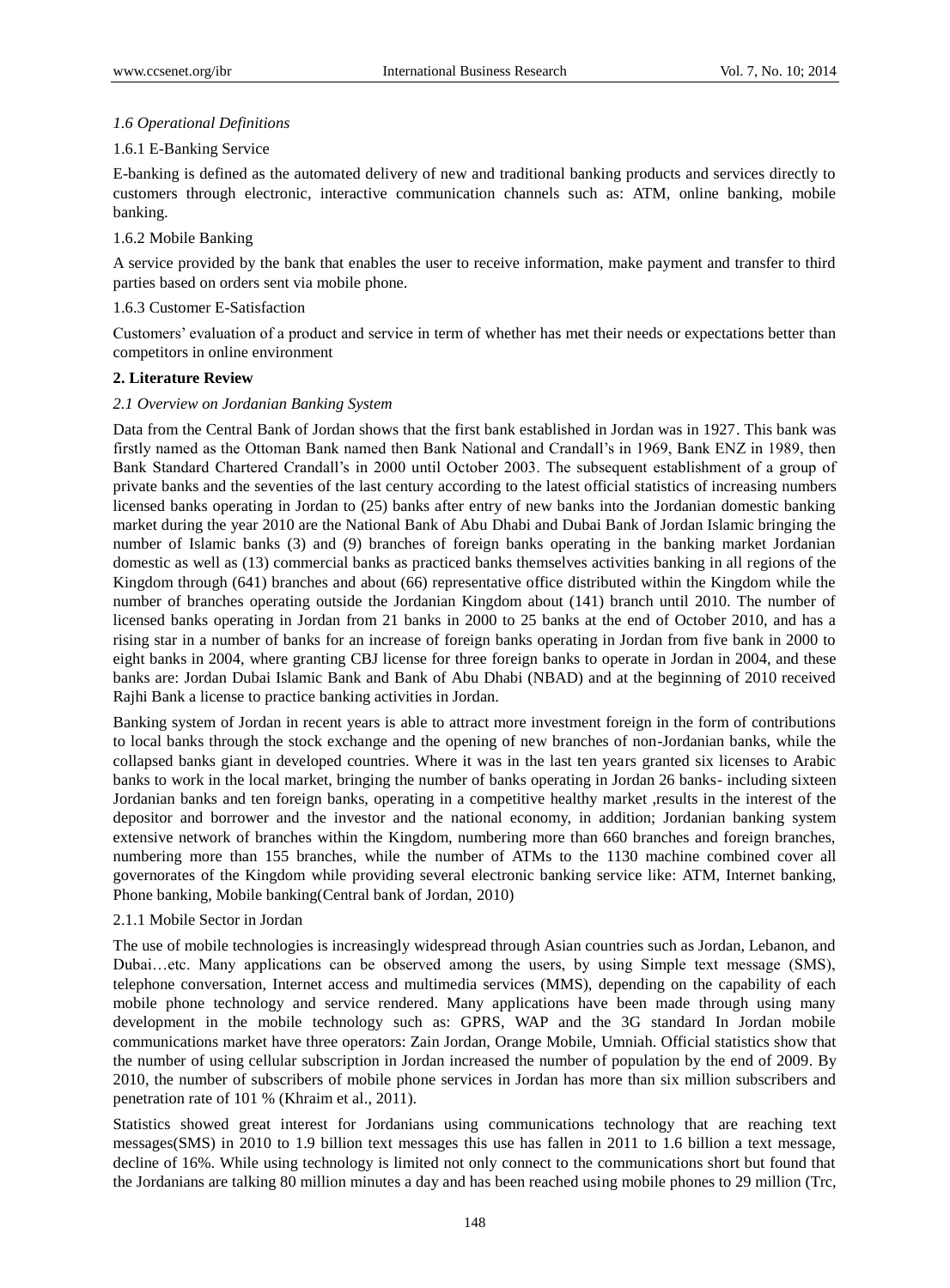#### 2012).

Research gathered by Nielsen Mobile further reveals that 15-6 percent of U.S mobile subscribers use the mobile Internet, followed by 12.9 percent of United Kingdom and 11.9 percent of Italian subscribers.

#### 2.1.2 E- Banking Service in Jordan

Banks and financial institutions continuously seek to attract more customers and admitted within the networks of its business has banks began to search for mechanisms and new styles can which provide banking services more attractive with technical developments are still banking limited in Jordan compared to America and Europe.

In Jordan since 1992, commercial banks began provide electronic services to its customers, especially ATM and issued by the Jordanian company and payment services, which is considered one of the most electronic banking tools prevalent in the kingdom for example :Arab Bank and Jordanian Kuwait Bank use Internet banking in 2000 that can check account ,apply for loans, pay bill. At the end of 2005, the growth rate in the number of Visa card holders in Jordan15% compared to the Visa card in Jordan in 2005, more than \$ 176 million, and this indicates the presence Jordanians awareness in electronic bank (Kaddoumi, 2008).

There are many examples in electronic bank services in commercial banks in Jordan like: (ATM, internet bank, online banking, home banking, Phone banking, call center, electronic payment service, money exchange machines. But this study will review all about Mobile Banking service (ABJ, 2013).

## 2.1.3 History of Mobile Banking

Historically, the uptake of mobile banking has been relatively low. This is beginning to change. Much of the change is being driven by the world economic crises; bank and financial service customers are utilizing their smart phones and cell phones to obtain up-to-the minute financial information and to perform up-to-the minute transaction. Banks enable their customers to use their mobile devices to check balance, monitor transaction obtain other account information, transfer funds, locate branches or ATMs, and sometimes playbills (Turban, 2004, pp. 304–305).

Mobile communication devices revolutionizing banking transaction by using wireless networks and internet to attract customers, banks in general need to extend their full range of services across a wide range of mobile, wireless devices without having any impact on their infrastructure and delivery channels .and the most important role in bringing mobile banking strategy to the market are wireless network and mobile (Malarvizhi and Rajeswari, 2012)

Most banks deploy these mobile services through a variety of channels, although the Internet and SMS are the most widely used that provides links to a number of banking Web sites throughout the world that offer these services. On the one hand, customers can access their accounts at via the browser on their Smartphone in much the same way they would access their accounts from their desktop or laptop computers. On the other hand, customers can send Chase Mobile shorthand SMS text messages to inquire about their balances, payment due dates, or transaction histories (Turban, 2004, p. 241).

Several factors have shown affect consumer acceptance of online and mobile banking for example: demographic, consumer behavior, attitude, motivation, and experience with computer, moreover showed the previous experience by using computers and technology as well as people's attitudes toward computer influences where people are willing to use online banking Researches suggest that attitude factors such as: Internet experience and the advantage of online banking ,perceived risk, perceived behavioral control factors that predict to adopt Internet banking services (Khrais, 2012).

"Mobile banking services can be classified based on the originator of a service session, either push or pull" (Cbj, 2010). Push it means when the bank sends out the information based on agreed set out of rules such as: the banks send out an alert when the account balances goes below a threshold level. In a meanwhile pull means when customer explicitly requests a service or information from the bank requesting the last five transactions (Masrek et al, 2012).

In mobile banking customers' level of trust is dynamic rather than static, it changes from time to time because the service with no contact face –to-face, while building trust in mobile banking service can be not easy for this view point customers who use mobile banking services is a significant factor that influences their attitude toward mobile banking in order to repeat use in the future (Thulaniet al., 2011).

## 2.1.4 Mobile Banking Definition

The Federal Reserve survey defines mobile banking as "using a mobile phone to access your bank account, credit card account, or other financial account. Mobile banking can be done either by accessing your bank's web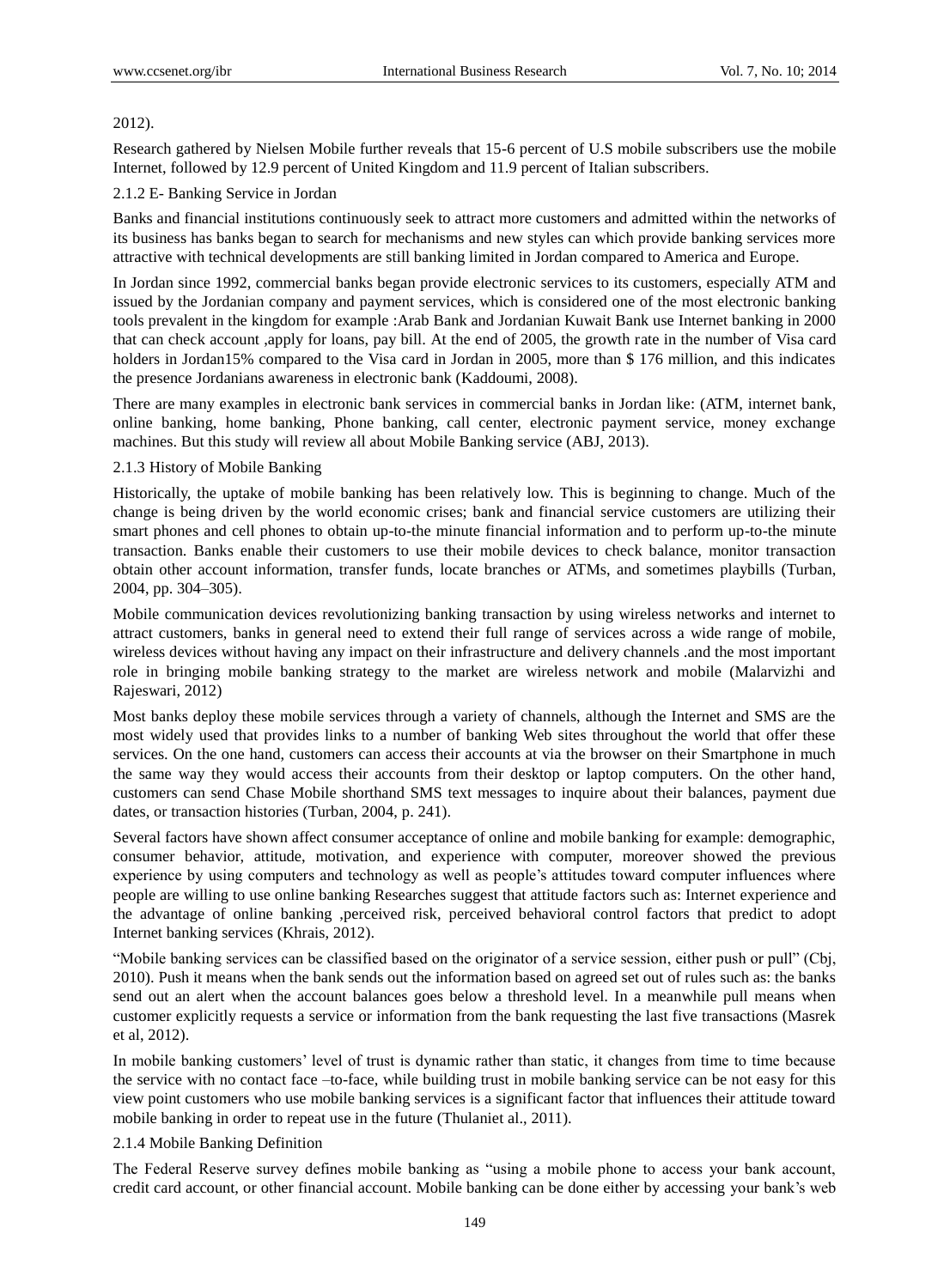page through the web browser on your mobile phone by text messaging or by using an application on downloaded to your mobile phone".

The customers are required to follow a pre-determined process and procedure to get the services offered by the bank such as: depositing, withdrawals, checking of statement, balance inquiry as well as transfers within and outside the country requires verification, authentication and finally transaction (Jepleting et al., 2013).

Mobile banking can help to make full access to the details and transactions of personal bank accounts, as well as making credit installment and utility bill payments and transferring funds. customers who use mobile banking must register for all service through bank website and download the mobile banking application to their phones, once the application are install you can use this service free of charge the only cost you have to pay is the normal communication by the mobile operators (Al-Jabri & Sohail, 2012).

Mobile users require value-added services that can be feasible or non-feasible according to existing technologies and M-Commerce such as reliability, ease of navigation, security (Wang, 2003):

These characteristics summarized as follows:

- 1) Easy and timely to information.
- 2) Immediate purchase opportunity.
- 3) Provision wireless coupons based on user profiles.
- 4) Bank transaction through mobile terminals
- 5) Location management.
- 2.1.5 Mobile Banking Services

Today, most banks offer basic mobile banking services for their customers, the most common services available today are (Anand, 2007):

- Account alert, security alerts and reminders.
- Account balances updates and history.
- Customer service via mobile.
- Branch or ATM location information.
- Bill pay; deliver online payments by secure agents and mobile application.
- Funds transfers.
- Transaction verification.
- 2.1.6 Importance of Mobile Banking

Mobile banking has lot of advantages for both providers .it has a multi beneficial, banks do not require much investment and they do not even have to modify their existing infrastructure. Banks can send the message in fewer efforts to huge number of people.

Mobile banking also helps Banks to form good relations with their customers; banks get valuable data about the customers which help them in effective customer's relationship management practices. It facilities quick feedback and helps in customer retention and customer loyalty (Saleem & Rashid, 2011).

When banks have customer database, they can use SMS advertising to give information about their service to their existing customers. Customers enjoy anytime anywhere banking with the help of their mobile phones, they don't need to stand in the queues or face the employees whom do not. Mobile banking is cost-effective for bankers and customers' .also the information can be stored automatically in mobile as a proof in the form of SMS whether sent or received (Angelovay & Sankar, 2012).

2.1.7 Advantages for Mobile Banking Services

- 1) **Access to a broader base of customers**: one of the most important features is to access to a broad base of customers across the world without being bound by a particular place or time.
- 2) **Provide full banking services and new**: there are new banking operations should provide the service in fast performance and accuracy.
- 3) **The highest quality of banking services:** the higher quality of the transactions that are completed electronically be the likelihood of errors in which a few, because of the non-interference of the human factor in their submission to customers, and therefore, the possibility of providing services free of errors be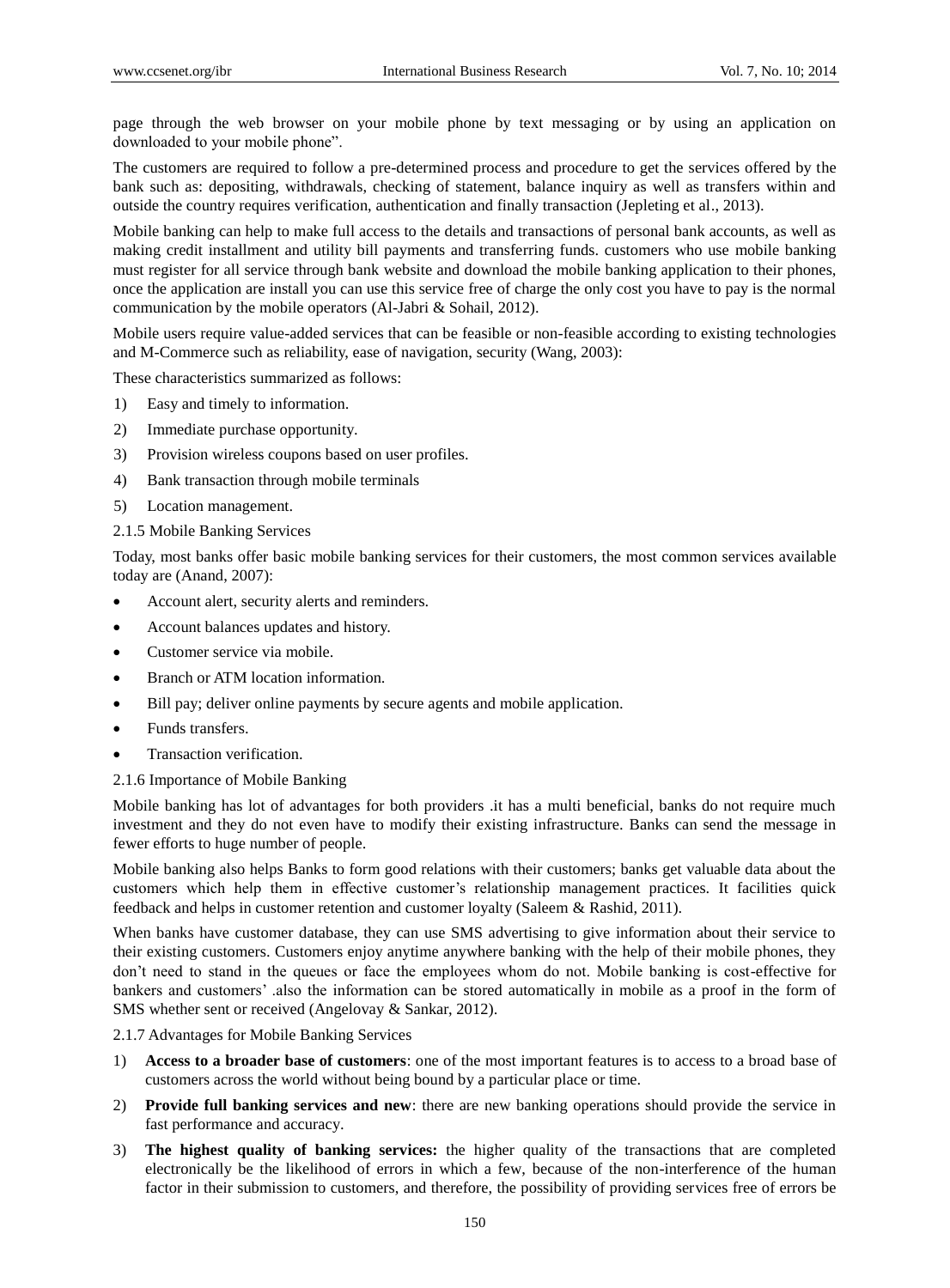high.

4) **Increase the profitability of the customer:** This is the point of the most important benefits of e-banking services, where the use of technology in the completion of banking operations became requires a shorter time and fewer visits by the client to the bank's branches, which means dealing more and higher profitability for the customer and the company. (Shahen, Bahaa', 2000, p. 20) (ALjubehi, Munir, 2005, p.15).

2.1.8 Disadvantages for Mobile Banking Services (Federal Reserve Survey, 2013)

- 1) Does not offer a secure environment that customer always prefer interface interaction through making transaction.
- 2) Lack of confidentiality by not use receipt or signature in any transaction they do.
- 3) No offline (out of the coverage) capability because mobile services need internet connection to use the application.
- 4) Absence of bank's marketing role because no interface face –face meeting.
- 2.1.9 Mobile Banking Dimensions

Researcher depends on many dimensions based on many oldies and new previous studies that will be shown in the following table 1.

|  |  |  |  | Table 1. Some of the prior studies for mobile banking dimensions |
|--|--|--|--|------------------------------------------------------------------|
|  |  |  |  |                                                                  |

| <b>Dimensions / Year</b> | <b>Authors</b>                                                    |  |  |
|--------------------------|-------------------------------------------------------------------|--|--|
| Reliability              | (Behjati et al, 2012) (El-kiki & Lawrence, 2007)                  |  |  |
|                          | (Fang et al. 2013).                                               |  |  |
| Flexibility              | (Anderou et al. $2000$ ) (Saleem & Rashid, $2011$ )               |  |  |
| Security                 | (Ma&Zhao, 2012) (Anand, 2007) (El-Kiki & Lawrence, 2007)          |  |  |
|                          | (Bilal & snaker, 2011) (Khraim et al, 2011)                       |  |  |
| Ease navigation          | (Van Riel et al, 2001)                                            |  |  |
| Privacy                  | (El-kiki & Lawrence, 2007) (Kim et al, 2006) (Khraim et al, 2011) |  |  |
| Efficiency               | (Anand, 2007) (Ma & Zhao, 2012)                                   |  |  |
| Accessibility            | (Behjati et al, 2012) (Khrais, 2012) (Zeithaml st al, 2002)       |  |  |
|                          | (Migdadi, 2012)                                                   |  |  |

Source: Developed by the researchers.

2.1.10 The Dimensions of the Most Consensuses by Previous Studies Are

Related to the previous studies in mobile banking service the dimensions that are selected in the following:

#### **1) Reliability:**

Is an important indicator of the measurement in quality, which is often applied in the manufacturing industry and service sector? For bank customer system in the process of service, each service will likely cause failure and lead to customer complaints.

Reliability is on time consideration, in the setting of the use of environmental conditions or time conditions, and product or service can reach the required functional standard. In short reliability is a product or survives whether in life or cycle process is normal, will be influenced by the reliability of the level of satisfaction on the quality of good or service (Fang et al., 2013).

## **How to save reliability in banking service (Wing & Lin, 2011):**

1. Understand the flow of bank counter service system.

2. Investigate all possible failure of the project on the system's degree of influence over the counter service system.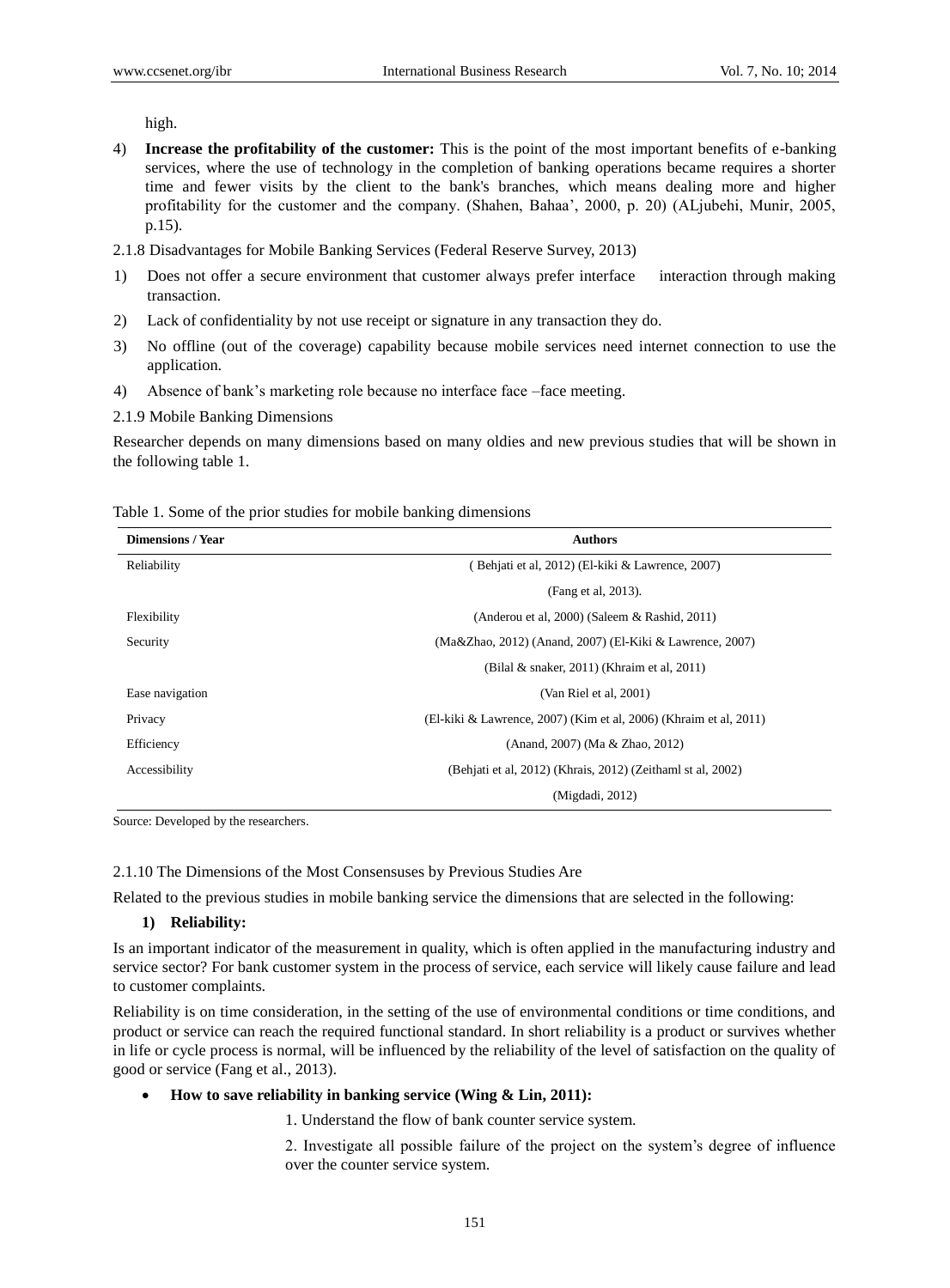3. Proposed recommendation to optimize the bank counter service reliability according to the finding.

# **The importance of reliability:**

Internet information search elements reveal a perceptual dichotomy between consumer's "reliability of the information content and reliability n control and use of technology". Information reliability is related with diversity, depth and actuality of information contents, the capacity of internet use and effects consumer's satisfaction (Alba et al., 1997).

Reliability means the stability of performance and delivery service properly and better than the first time and meets the bank of what has been promised to the client, and this includes:

- The accuracy of the accounts, files and errors do not occur.
- Providing banking service properly.
- To provide service in a timely manner and in time her designer.
- The stability of the performance level of service (fang et al., 2013).

# **2) Flexibility:**

Users of mobile devices should be able to engage in activates such as: receiving information and conducting transaction with ease (Andreou et al., 2000).

Flexibility is a critical component to decide to sue a new information technology application that show the degree to which a person believes that using a particular system would be free of effort, the easier it is for the customer to achieve customers' aim in higher chances that will use the application in the future(Behjati et al, 2012). Mobile technology leads to great flexibility in working - for example, enabling home working, or working while travelling. The growth of cloud computing has also impacted positively on the use of mobile devices, supporting more flexible working practices by providing services over the internet.

You can enable customers to pay for services or goods without having to write a check or swipe a credit or use cash. More powerful solutions can link you directly into the office network while working off-site to access such resources as your database or accounting systems (Saleem & Rashid, 2011).

## **3) Privacy:**

Is an E-service interaction between customers and companies gives opportunities for companies to get information about customers, such as purchasing habits, needs and details and information on their account and the size of transactions and movements of the calculation, and many of these data that reflect customer privacy bank should keep this Privacy Policy in some cases (Khraim et al., 2011). mean Privacy provide services to specific customers but not others in the context of privacy as services lending and cover the account in the event exposed the client, making it possible to provide personal service to customers, can improve customer satisfaction by providing personalized services to them, and customers will be reluctant to change to other companies if banks were able to verify that. And maintain information on participants in the banking services that the electronic banking service does not allow the use of personal information to clients and customers as well as banks do not allow the use of personal information must be characterized by secure electronic banking service in the authorized banking operations (El Kiki et al., 2012).

## **4) Accessibility:**

The international trend was toward decreasing the number of branches as a result of investing in alternative delivery service channels as automatic teller machines (ATM), which reduced operating cost for example the Bank of America closed one third of their overall branch network while increasing automatic machines by declined over 9% from 6,480 in 1983 down to 5,876 in 1993 (Migdadi, 2012).

Service accessibility as reflected in the number of banking offices per unit of market are, represents an important component of the overall level of service provided to financial consumers, the technology of internet has produced the internet banking that serves Bank's customers to do banking transaction anywhere as long as they can access to the internet (Gunther,1997) .

Consumers may access the websites or application based on how easy they are to use and how effective they are in helping them accomplish their tasks (Zeithaml et al., 2002).

# **The importance of accessibility in banking sector is:**

Service accessibility as reflected in the number of banking offices per unit of market area that represents an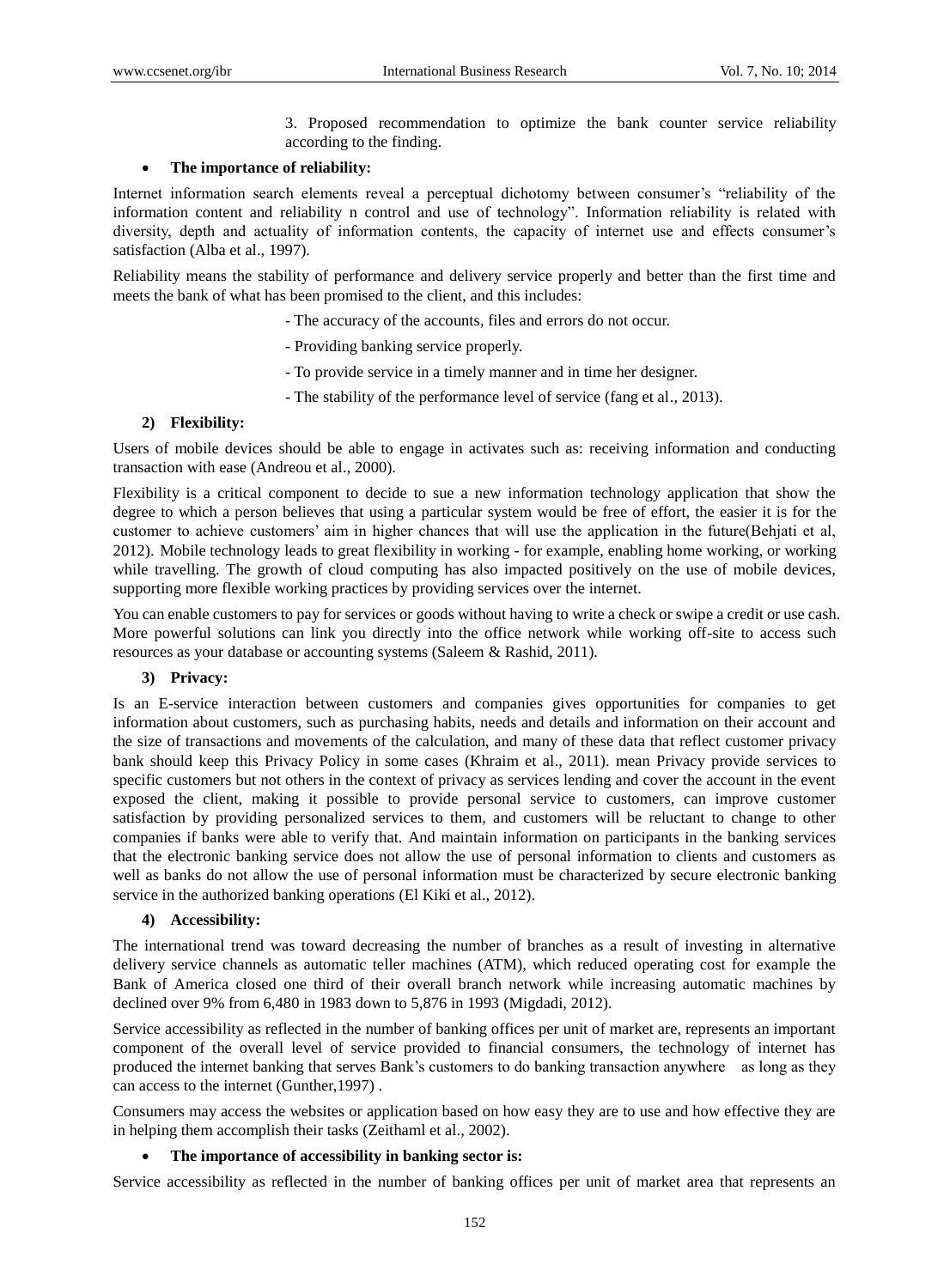important component of service provided to financial consumers where banking offices are relatively spares (Gunther, 1997).

# **5) Ease of navigation:**

The ability to navigate a web site and its value for example entertainment, convenience that will influence both usage level and satisfaction by using consumer benefit in using self-service technologies that help to save money, time and avoiding interpersonal interaction and being in control, this implies that the drivers of Web satisfaction may include web site characteristics for the specific website's value and useful information (Van Riel et al., 2001).

- **Ease navigation has various labels for examples**:
	- 1. Site design.
	- 2. Web store functionality.
	- 3. Ease of understanding.

In addition ease navigation has many different ways to measure by easy to use, easy to locate information, user friendly site. Many studies reflects privacy with ease navigation regarding its security polices (Anand, 2007).

Attractive web pages presentation should contain sounds, video and entertainment contents like advertisement .However some consumers react negatively to web banners because they interrupt and slow down a web pages (Szymanski & Hise, 2000).

- **Application design depends on functional and attractive elements:** (Jarvenpaa &Todd, 1997).
	- -Standard language
	- -Pages actualization.
	- -Clear information contents
	- -The largest number of clickable items.
	- -Information search engine in virtual stores

## **6) Efficiency:**

Most of the customers using mobile banking found it quiet efficient. They are able to access to a huge number of mobile banking services, they can check their account information as a mini statement and account transaction history. Customers had to visit branches to check their transactions but by using mobile banking services they can check the status of their fixed deposits or checking account information (Saoji & Goel, 2013).

The process of using mobile banking services are very easy that people do not need any extra skills to use the application just need to install the application in their mobile and enter the PIN ;moreover, they can also pay electricity bills and credit bills through this (Sharma & Singh, 2012).

Mobile commerce may help increase the productivity of the work force by increasing the efficiency of their daily routine. Time-pressured consumers (employees) can use "dead spot "for example: checking account or current transaction (Dmoor, Hani, 2005, P. 444).

# **7) Security:**

Security and trustworthiness of usage of service was mentioned to be the most important factor within target segments when deciding to choose mobile banking

An issue involves the introduction of trust as a main factor in the analyst of m-banking /m-payment use. Nowadays evidence and intuition alike suggest that "trust" plays a main role in use for example; users feel more comfortable to deal face-to-face contact while using m-banking/m-payments system.

A modified technology acceptance model that included a trust available-perceived credibility -to predict m-banking, there modification also included another variables like: self-efficacy, and a form of trusting one's self. Trust is multi faced concept, which must be handled carefully in any analysis of m-banking / m-payment (Jepleting and Oscar, 2013).

Studies recently showed that all the banks offering SMS banking were relying on the password system and also SIM card registration where transaction can only be carried out with registered.

Out with registered SIM cards. However no bank had employed one-time passwords where the customers are given once-off passwords which expire once they are used on one transaction (Thulani et al., 2011).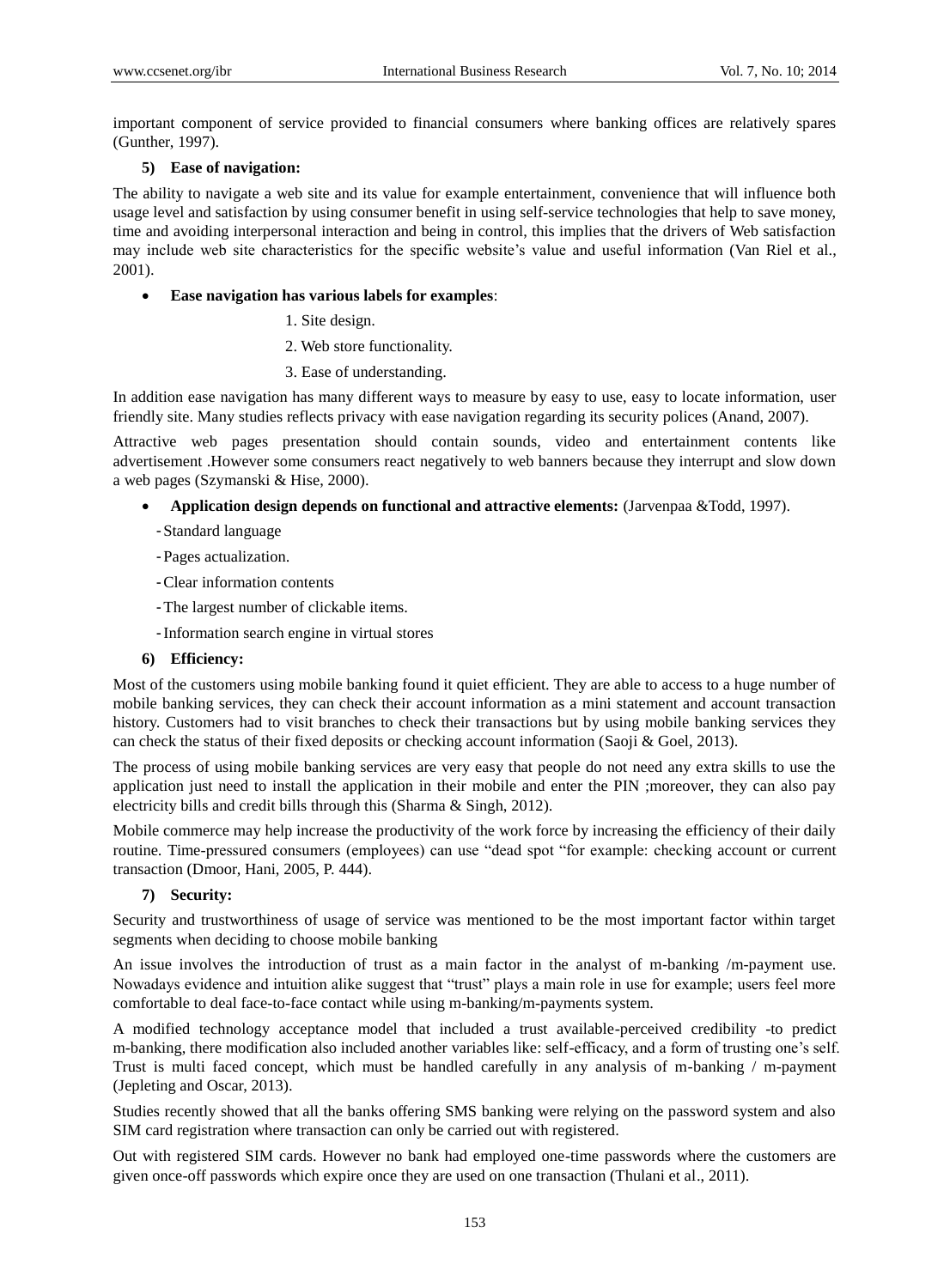#### **The importance of Security:**

This transaction need not be face-face, researchers have used social-capital/special network lenses to explore how the information technologies generate and reinforce social/economic relationships in ways that provide "returns" to actors (Huysman, 2004)

There are other ways financial institutions can enhance security in each mobile channel (MMA, 2009):

1**.** SMS security is particularly important whenever a device is lost or stolen, since SMS can be accessed without authorization.

2**.** Secure banking on the mobile web is similar to PC-centric banking services that use http, the mobile web limits storage risk and can use secure communication.

3**.** Mobile client application is more secure channel for transmission of data because the combination of a client application and server allow authentication of sensitive data

#### 2.1.11 Satisfaction and E-satisfaction

Customer satisfaction is the key factor for companies to retain their customers, build customer loyalty and gain more profits (Reichheld, 1996).

The researcher reviewed several definitions for the meaning of customers' satisfaction in the table 2:

#### Table 2. Definitions of customers' satisfaction

| <b>Definition</b>                                                                                                                                                                                             | <b>Author/Year</b>      |
|---------------------------------------------------------------------------------------------------------------------------------------------------------------------------------------------------------------|-------------------------|
| Customers' post purchase comparison between pre-purchase expectation and performance received"                                                                                                                | (Oliver, 1997)          |
| Its balance between customer satisfaction and customer expectation in products and services by lift company<br>customers' experience to level that exceed customer's expectation, then that customer will be. | (Zeithaml et al, 2002). |
| Something difficult to measure it that leads to have confused with perceived quality.                                                                                                                         | (Chiou, 2004)           |

Source: Developed by the researcher.

The common point concluded from these definitions is the fact that, at least, companies should meet e-customer expectation in one way or another for customer satisfaction.

Business and marketing activities are affected by internet technologies and the internet is revolutionizing commerce, marketing retailing, shopping and advertising activities of products and services. There are several attractive attributes of internet to not e-customer but also companies on:

Times, money saving, communicate, convince, easy accessibility, selection from a wide range of alternatives and availability of information for making decision and all marketing activities can be performed via the internet efficiently(Lai et al., 2005).

By using internet customers will be able to (Kolesar & Galbraith, 2000):

- 1) Fairly easily access information about product and service.
- 2) Easily locate a low price for a specific product and service.

There entrances key in measuring customer E-satisfaction and two entrance behavioral (Behavioral Approach) and (Attitudinal Approach), which marks the entrance of behavior on the behavior and actions of the customer with the organization, which depends on the number of times the purchase and the number of visits the procurement volume and frequency of purchase in a week or a month, while the directional marks the entrance to the attitudes and trends of the customer towards the organization through the adoption of a customer reference for other customers, after achieving customer satisfaction and retention(Egan, 2004, p. 40).

Current researchers mostly discussed for a design considering the dual e-satisfaction as:

The result of two parallel processes for customers' E-satisfaction (Litifi & Gharbi, 2012):

1. **Cognitive**: which is based on a single standard of comparison (initial expectations) is far from sufficient to identify the process of formation of satisfaction.

2. **Emotional**: that raising from the non-confirmation of positive or negative initial expectations for the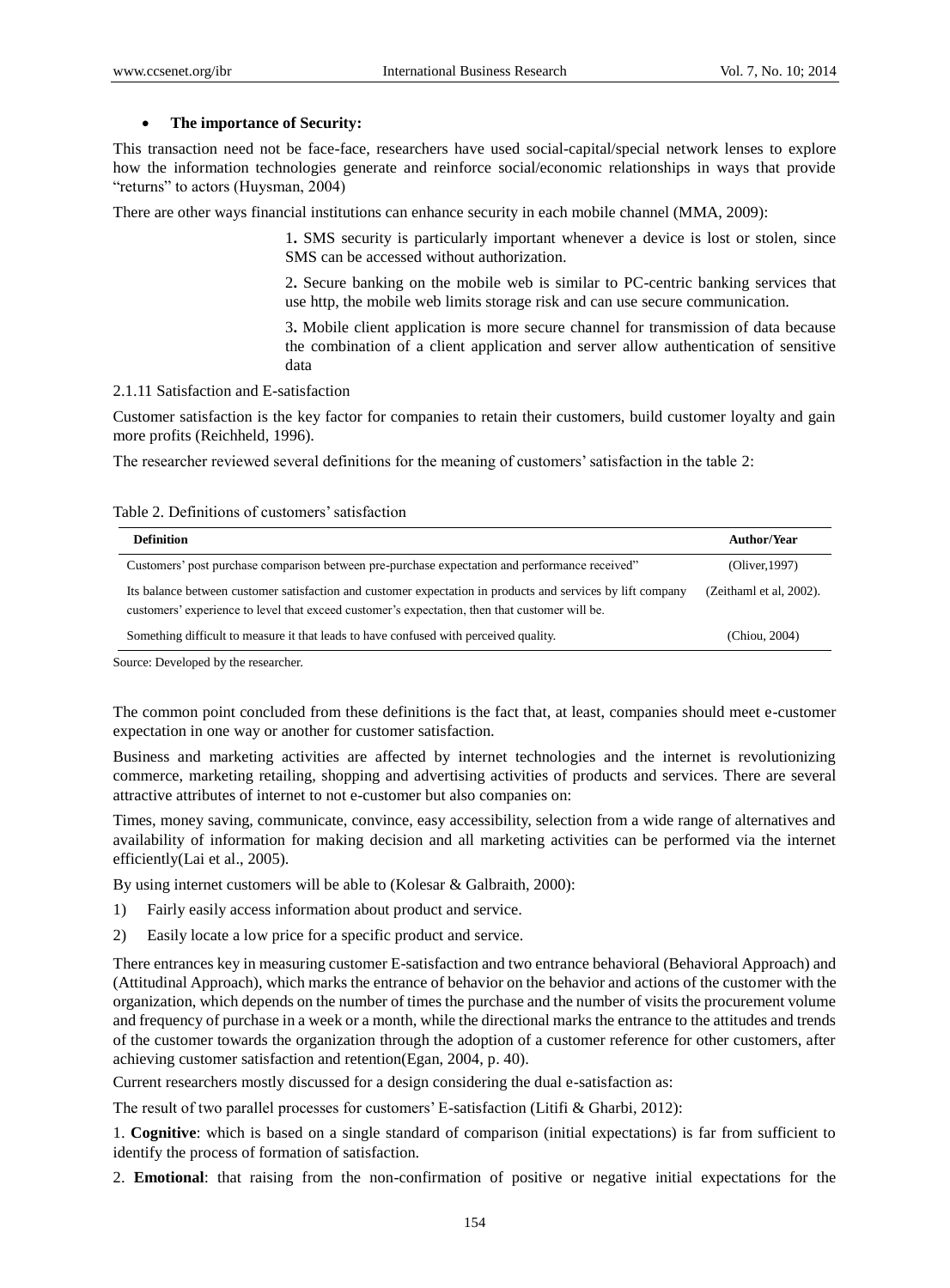experience of possession or consumption, as emotional satisfaction has been studied in research on the browsing experience but less evident in research on electronic commerce

2.1.12 The Advantages of Customers' E-satisfaction (Ma & Zhao, 2012)

- 1) To know the strengths of your services and products from the viewpoint of customers.
- 2) Earn customer's loyalty by focusing on their needs and desires.
- 3) Reduce the rate of losing employees.
- 4) The Bank seeks to maintain the quality of services to focus on the additional benefits
- 5) Assess the level of service that provided to customers by using a list of predefined measurement include service standards
- 2.1.13 How Can Banks Evaluate Customers' E-satisfaction?

For example china financial certification authority (CFCA) was established by 12 national banks in China .it is the authority agency to monitor online banking services in china they use percentage of increase in the number of users and the frequency of use (Abj, 2013).

- 1) The scope of the service provided.
- 2) Precision.
- 3) The timing of sending notices.
- 4) Easily subscribe to the service.
- 2.1.14 E-Satisfaction Relationship with E-Service Quality

Delivering quality service is considered to be essential strategy for success in today's competitive environment according to Berry and Zeithmal (2002).

Service quality and e-satisfaction implicitly includes issue such as price perception, which is usually felt rather than objectively measurable. The argument supporting service quality as an antecedent of satisfaction is that customers do not necessarily demand the highest quality service. While e-service quality considered to be causing e-loyalty directly. Furth more, satisfaction is conceptualized as a mediator of the relationship quality and loyalty (Yan & Fengjie, 2009).

Market research has indicated that service quality has a significant impact on customers' satisfaction, loyalty, retention and many other decisions and even for company's performance. Thus, to build customer trust and loyalty, so banks should shift to focus on e-service quality before, during and after the transactions (Wang, 2003).

2.1.15 Factors that Effect on Customer's E-Satisfaction through Service Quality (Wang, 2003)

- 1) Customer support
- 2) General feedback on the mobile application.
- 3) On-time delivery.
- 4) Following –up with customers' to last transaction
- *2.2 Previous Studies*
- 2.2.1 Local Studies

## **1) (Khraim et al, 2011) Factors Affecting Jordanian Consumers Adoption of Mobile Banking Services: The Case Study of Jordanian Consumer.**

The study aimed to identify the underlying factors that affect mobile banking adoption in Jordan while data have been collected for this study using a questionnaire containing 22 questions, out of 450 questionnaires that have been distributed, 301 are returned (66.0%) were the study population was in Hashemite Kingdom of Jordan.

According to the chosen methodological research approach the quantitative data was analyzed using statistical methods by SPSS statistical descriptive was used to find out the respondents demographics and general characteristics to provide a descriptive of the respondents.

This study results find that all the six factors: self efficacy, trial ability, compatibility, complexity, risk and relative advantage were statistically significant in influencing mobile banking that the potential factors that may influence the intention of mobile users to adopt mobile banking services.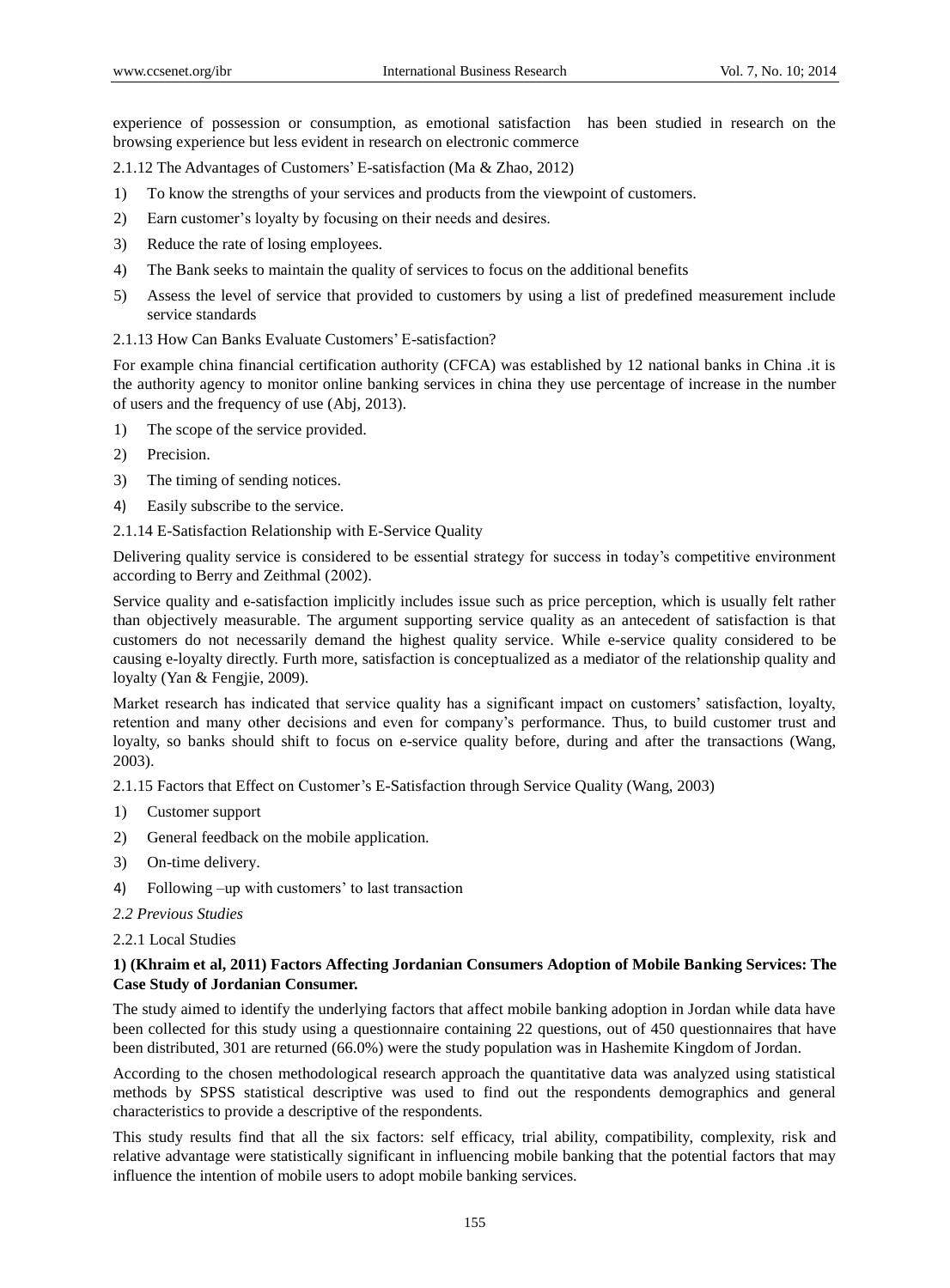# **2). (Zamil, 2011) the Implementation of Mobile Bank Usage from Marketing Point of View in Jordan.**

The study aimed to determine the effect of the implementation of Mobile Bank usage from marketing point of view in Jordan. The data collected and processed through the use of SPSS, moreover analysis of variance (ANOVA) therefor the study population was in Hashemite Kingdom of Jordan.

The study results find that there is strong statistical evidence that difference exist between the implementation of Mobile Bank usage from marketing point of view of bank managers in Jordan due to the following factors: gender of bank managers, age of bank managers, qualification of bank managers, bank branch location.

# **3). (Khrais, 2011) the Adoption of Online Banking: a Jordanian Perspective.**

The study aimed to investigate the adoption of online banking in Jordan, the study was conducted to examine the factors that influence the adoption of online banking among customers, this can be applied through determine the satisfaction of customer using online banking in Jordan that service quality has significant impact to their expectation. This research is approached by using survey method to examine the relationship between independent and dependent variables were the study population was in Hashemite Kingdom of Jordan.

The study results find will depend on the fully utilization of statistical data collected and analyzed using SPSS, the sample contains 80 respondents among 100 customers who deal with two banks in Jordan which were filled and returned completely distributed randomly and 20 were dropped due to incomplete answers.

The study results that this research show the functions of online bank site in term of features and other service quality is one of the crucial determinates of success of online banking online bank is must be always adaptability of rapid changes in technology to present a good service for customer in term of quality, availability, accessibility, interactivity, and friendliness to meet customer needs and focus always on increase level of customer satisfaction

# **4). (Al-Kasasbeh et al., 2011) Factors affecting E-Service satisfaction**

The study aimed to explore the impact of website design navigation and personalization on e-service satisfaction, the study shows how the website design, navigation and personalization can effect on satisfaction the study suffers from two main limitations first, the sample employed student subjects second, the sample was collected in Jordan, generalizability to other countries might be limited due to cultural differences in website quality and e-satisfaction.

To examine factors affecting user satisfaction with e-services, a questionnaire was distributed to a random sample of (615) students out of (5918) at a Petra University in Jordan to explore their perceptions.

The study results revealed that higher the perceived quality of university's website design, navigation and personalization, more than satisfaction in e- service occurs. Therefore universities should focus on distinguishes design characteristics such as: creativity, consistency, organization of titles and subtitles and the balanced distribution of the diverse website content.

## 2.2.2 Foreign Studies

# **1). (Tiwari et al, 2006) Mobile Banking as Business Strategy: Impact of Mobile Technologies on Customer Behavior and its Implications for Banks.**

The study aimed to examine the opportunities for banks to generate revenues by offering value-added; innovation mobile financial services while retaining and even their base of technology –savvy customers. The study population was surveyed in the German of Hamburg, Frankfurt, Munich a total of 488 persons in the age-group of 18-65 years a questionnaire giving information on their.

Perceived preferences and willingness to pay for 17 different financial services offered in mobile banking. The study results find that mobile banking seems to possess the potential to become one of the widely spread and accepted application in the field of mobile commerce, particularly in the backdrop of its high acceptance across commercially important sections of the society.

# **2). (Suleyman, 2010) E-Customer Satisfaction in the E-Tailing Industry: An Empirical Survey for Turkish E-Customer.**

The study aimed to provide theoretical and empirical framework for determine drivers of e-customer satisfaction from e-trailers and highlight what is needed to increase e –customer satisfaction in Turkish, the researcher use 552 questionnaires were analyzed with using SPSS program.

The study results find that e-customer satisfaction analyzed and tested by six drivers of e customer satisfaction: e-shopping cost-store design, e-customer service, information quality, shipping policy, all of these influence e-customer satisfaction positively, moreover e-customer satisfaction level are measured. Furthermore researcher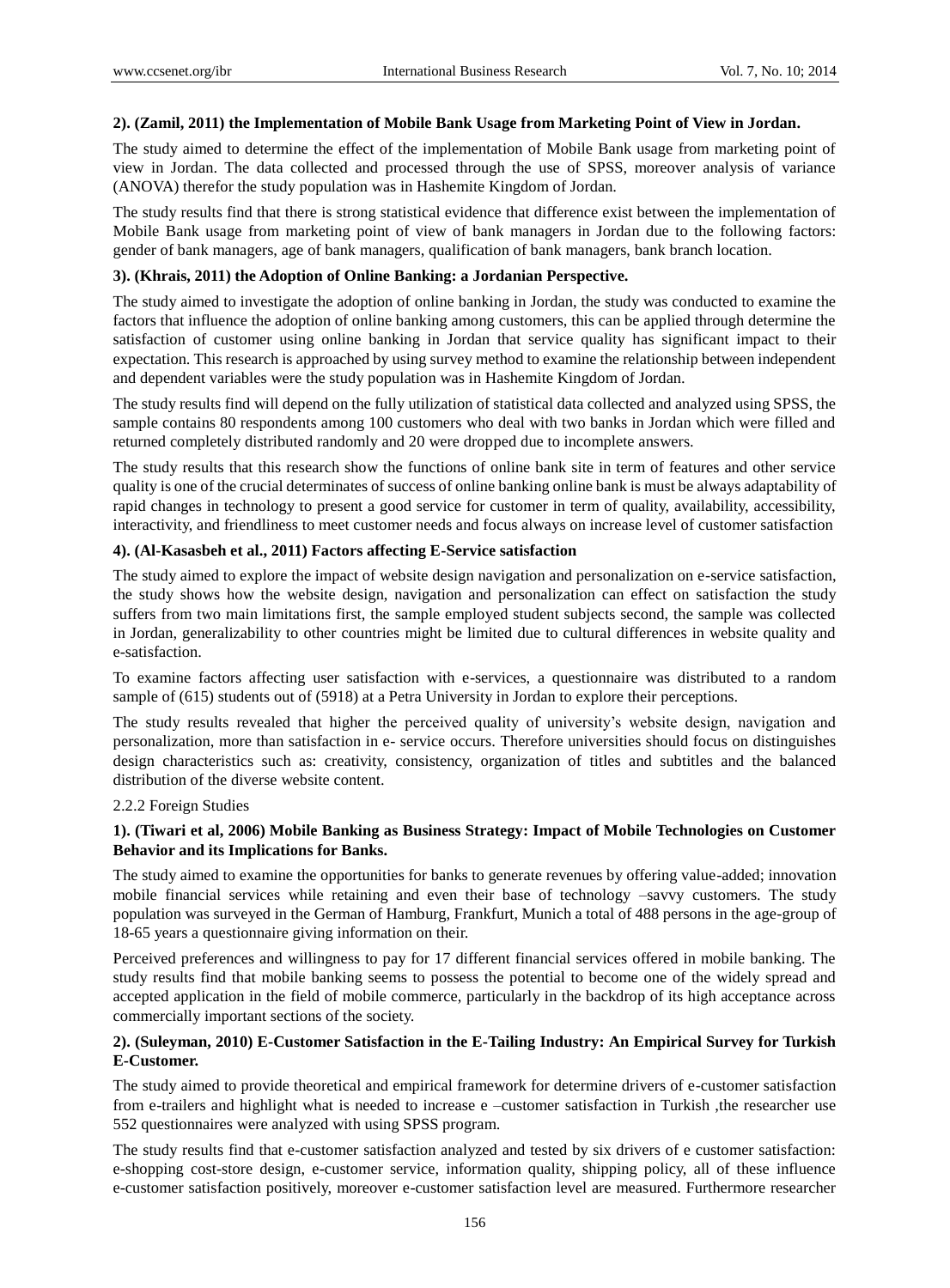could be conducted with different drivers of e-customer satisfaction to determine their satisfaction levels in larger samples and different countries and to analyze similarities and differences.

# **3). (Masrek et al., 2012) Mobile Banking Utilizations, Satisfaction and loyalty: The Case Study of Malaysian Consumer.**

The study aimed to show mobile banking utilization predicts user satisfaction and does satisfaction in mobile banking predicts loyalty. Were the study population was in Malaysia.

A survey methodology involving 312 respondents, the finding showed that mobile banking use is positively related to satisfaction not loyalty also it is found that satisfaction significantly predicts loyalty. The collected data were analyzed using statically computer programs known as IBM, SPSS version 20 and analysis of moment structure (AMOS) that used for structural equation modeling. The study results find that have empirically shown the importance of mobile banking services and its influence towards customer satisfaction in Malaysia not all banks have implemented mobile banking this finding should alert banking practioners that in line with the advancement of the ICT they have no other choice but to embrace and implement mobile banking or otherwise they would risk of losing their customers.

# **4). (Litifi & Gharbi, 2012) Journal of Internet Banking and Commerce the Case Study: E-Satisfaction and E-loyalty of Consumers Shopping Online.**

The study aimed to impact of emotional state and perceived risk of remote purchase on e-purchase on e-satisfaction during the internet shopping in addition, the influence of e-satisfaction on e-loyalty.

The data gathering was carried out by a laboratory experiment followed by a questionnaire measuring the emotional state experienced during navigation, the perceived risk of by a remote, satisfaction and loyalty of shoppers. Were the study population was in Tunisia.

The study results find that three dimensions of the emotional state during Internet shopping) the pleasure, stimulation and dominance) have a significant positive impact on e-satisfaction and influences positively and significantly the e-loyalty of the cyber consumers.

# **5). (Ma & Zhao, 2012) Evidence on E-Banking Customer Satisfaction in the China Commercial Bank Sector.**

The study aimed is to analyze factors of website quality that could influence e-banking customer satisfaction in the Chinese commercial banking industry, Moreover the paper also tries to explain the relation between website quality and customer satisfaction, and find some variables for keeping e-banking customer satisfaction, a model for analyzing empirically the link between website quality and e-banking customer satisfaction in Chinese.

The study results show that online –banking customer satisfaction cannot be described as one fact construct instead, it represents a multi factor that composed of website quality judgments while the resulting modified and exploratory factor analysis using SPSS.Were the study population in China .

# **6). (Ranjbarian et al., 2012) Factors Influencing on Customers' E-Satisfaction: A Case Study from Iran.**

This study aimed to understand what creates a satisfying customer experience becomes crucial for on-line stores success in attracting more customers to purchase through online.

The study is empirical investigation which purpose and tests an e-satisfaction model were they used SPSS 17 and AMOS. A questionnaire was designed and pre-tested on 40 participants according to the standard approach .Were the study population was in Iran.

The study results to reveal four factors are: convenience, merchandising, security, serviceability have influence on customer e-satisfaction but the influence of website design on e-satisfaction effect on security and survivability.

# **7). (Hanudin Amin et al., 2012) Journal of Internet Banking and Commerce. The Case Study: Receptiveness of Mobile Banking By Malaysian Local Customers in Sabah, an Empirical Investigation.**

The study aimed to investigate the factors that determine the local people of Sabah bank customers' intention to use mobile banking.This study extends the applicability of the technology acceptance model (TAM) to mobile banking and includes "perceived usefulness" and "perceived ease of use". The study population contains sample of local people of Sabah, in Eastern Malaysia and a limited number of measures in the model that provided 200 questionnaires.

The study indicate that perceived credibility ,perceived enjoyment and perceived self-efficacy are important determinates to predicting the intentions of Malaysia's customers' to use mobile banking, and also provide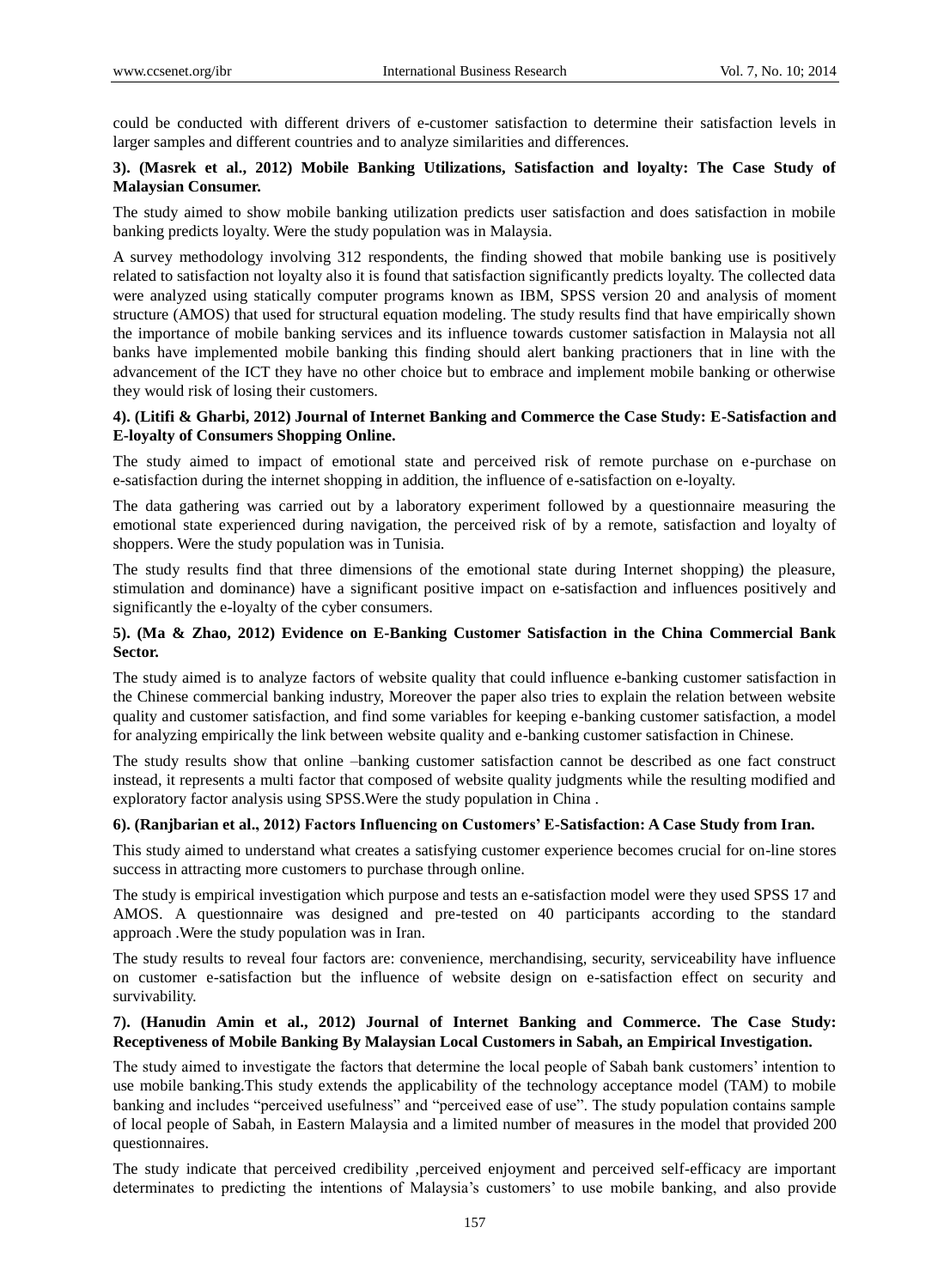general guidelines to banking institutions to better planning of mobile banking services as their future gadget of banking channels.

The study results to demonstrates the perceived usefulness and perceived ease of use have low impact on mobile banking use on the other hand perceived credibility, perceived enjoyment and perceived self efficiency were found to be very important patronage factors for mobile banking use.

# **8). (Malarvizhi & Rajeswari, 2012) User's Criteria for Selecting Mobile Banking Services in Coimbatore: Empirical Evidence.**

The study aimed through lights on the following objectives to study awareness and usage of mobile banking services and to estimate the criteria for selecting the mobile banking services in Coimbatore cite. the primary data were collected from 100 samples and were selected by adoptive purposive sampling technique during the period January 2010-feburay 2010, the quantitative technique were applied simple percentage and Garrett ranking technique, were the study population was in India.

The study results finds that mobile banking users are all educated belongs to business group and middle income group, the study concludes that customers are likely to find mobile banking more useful and their expectation would also increase .In addition, the banks must be ready to meet expectations and provide them a hassle-free mobile banking experience.

# **9). (Al Jabri & Sohail, 2012) Mobile Banking Adoption: Application of Diffusion of Innovation Theory.**

The study aimed is to fills the gap and examines a number of factors affecting the mobile banking adoption. Using diffusion of innovation as a baseline theory, data are obtained from 330 actual mobile banking users while the sampling technique for data collection was connivance and the findings can't be generalized because the majority of the sample size is young respondents between 18-25 years old. And it is found that relative advantage, computability, and observe ability have positive impact on adoption. The study population was in Saudi Arabia.

The study results that it will have practical implications for banking industry in Saudi Arabia that should offer mobile banking services that are compatible with various current user requirements, past experiences, lifestyle and beliefs in order to fulfill customer expectations.

# **10). (Saoji & Goel, 2013) Understanding Customer Response and Customer Satisfaction of Mobile Banking.**

This study aimed to analyze the customer response and customer satisfaction of mobile banking through these factors-Were the study population was in India.

In addition, there are several factors that determine the customer satisfaction of mobile banking in India and they are efficiency, security, cost effectiveness, fulfillment Problem handling and accuracy in results that help to increase a number of advantages of mobile banking customers.

The study results find there have been a number of advantages of mobile banking and these advantages led to the increase in the number of mobile banking customers today. Almost all the private and public sector banks provide mobile banking facility to their customers for free of cost. Customers are highly satisfied with mobile banking system due to several reasons.

## *2.3 The Contribution of the Study*

This study is one of the first local studies that shed a light on the impact of Mobile banking services on enhancing Customers' E-satisfaction in Jordan commercial banks.

This study covers all the dimensions of mobile banking services, which includes: reliability, flexibility, privacy, accessibility, eases to navigation, efficiency, security, and measures its impact on customers' E-satisfaction.

Furthermore, the researcher tries to focus on the importance and the advantages that customer will get such as facing no limitation in time or place through using the service . Mobile banking service helps customers to perform many transactions for example: check account, credit transfer, payment transaction and SMS.

The study focus on the advantages that will attract customer to use mobile banking, and to aware clients to make banking transaction through mobile, finally, the finding of this study is able to measure the customers' E satisfaction through using Mobile service that will directly enhance the relationship between bank and customer.

## **3. Methodology**

## *3.1 Study Population*

The population of the study is represented to the customers that use mobile banking service in commercial banks in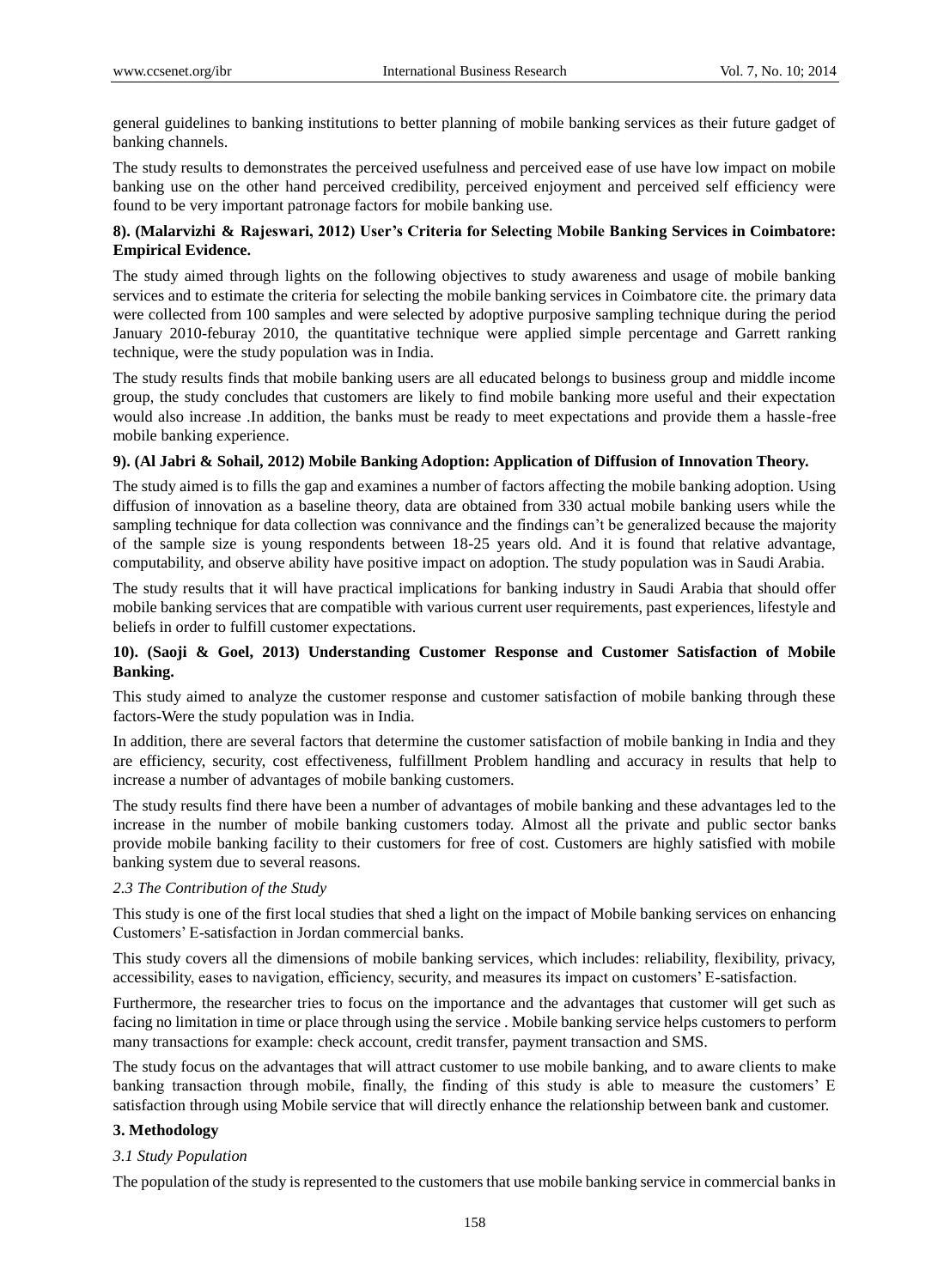Jordan which are: Jordan Ahli Bank, Union Bank, Capital Bank, HSBC Bank. This service let customers able to do many transactions such as: SMS, account balance, payment transaction, credit transfer. In addition the service is also compatible with Smartphone, Android and BlackBerry operating phones. Banks use this service are: Jordan Ahli Bank, Union Bank and Capital Bank, HSBC Bank by the Association of Banks in Jordan and will be obtained a description of the new banking through their websites (Abj, 2013)

#### *3.2 Study Sample*

The sample of this study is convenience sample that include banks customers in the city of Amman and it is selected from commercial banks customers' that use mobile banking service, according to (Uma Sekaran, 2009) if the population size is bigger than 222640, the sample size will be 384.The researcher use Alexia website for general statistical to organize commercial banks in using mobile banking service in Jordan and how the researcher distributed the questionnaires. The responses number was (400) responses (360) questionnaire were accepted.

The researcher distributed the questionnaire that based on the rank of using mobile banking service that whenever the rank was lower the number of usage mobile banking service is high so the result shows that Ahli Jordanian bank got 832 rank second Capital bank got 1116 rank while Union bank got 3040 rank and finally HSBC bank got 3821, that's mean Ahli Jordanian bank got the higher rank based on the number of times in repeating usage mobile banking service (Alexia, 2013) and the results summarized in the table 3 below:

| Bank name         | No. of distributed questionnaires | <b>Frequency Percentage</b> | No. of accepted questionnaires |
|-------------------|-----------------------------------|-----------------------------|--------------------------------|
| Ahli Bank         | 145                               | 36.7                        | 132                            |
| Capital Bank      | 105                               | 27.2                        | 98                             |
| <b>Union Bank</b> | 80                                | 20.3                        | 73                             |
| <b>HSBC</b> Bank  | 70                                | 15.8                        | 57                             |
| Total             | 400                               | 100.0                       | 360                            |

#### Table 3. Description of the study sample

Source: this table was developed based on SPSS analysis.

#### *3.3 Study Instruments*

The questionnaire was developed to collect data from the sample of the study after reviewing some of the previous literature addressing each of the variables by using likert five, it contains three domains of questions, the first group is about demographic questions (the name of bank, gender, age and education) about the study population, the second is about mobile banking service which includes seven sub domains and was covered by (28–questions): reliability (4-questions), flexibility (4-questions), privacy (4-questions) accessibility (4-questions) ease navigation (4-questions) efficiency (4-questions) security (4-questions) the third group is about customer E-satisfaction that covered by (7- questions) related to the table 1.

## *3.4 Study Validity*

Validity for the questionnaire was obtained from four members of the marketing department from Applied Science Private University and other universities that some of the questions were modified or deleted.

# *3.5 Study Reliability*

Study reliability were calculated by using test pre-test, in which the researcher applies the study tool on a sample of (50) customers of the same sample, after month the same sample was tested again, the consistency percentage was (94%); and to make sure of the results the researcher computed Cronbach's alpha for all the domains and the whole tool, the value was (0.983) as shown in table 4.

|  |  | Table 4. Reliability analysis for the study domains |
|--|--|-----------------------------------------------------|
|--|--|-----------------------------------------------------|

| No. of Items | Chrobach's alpha |
|--------------|------------------|
|              | .983             |

Table 4 indicates that the Cronbach's alpha f or the study main items were above (60%); therefore it is suitable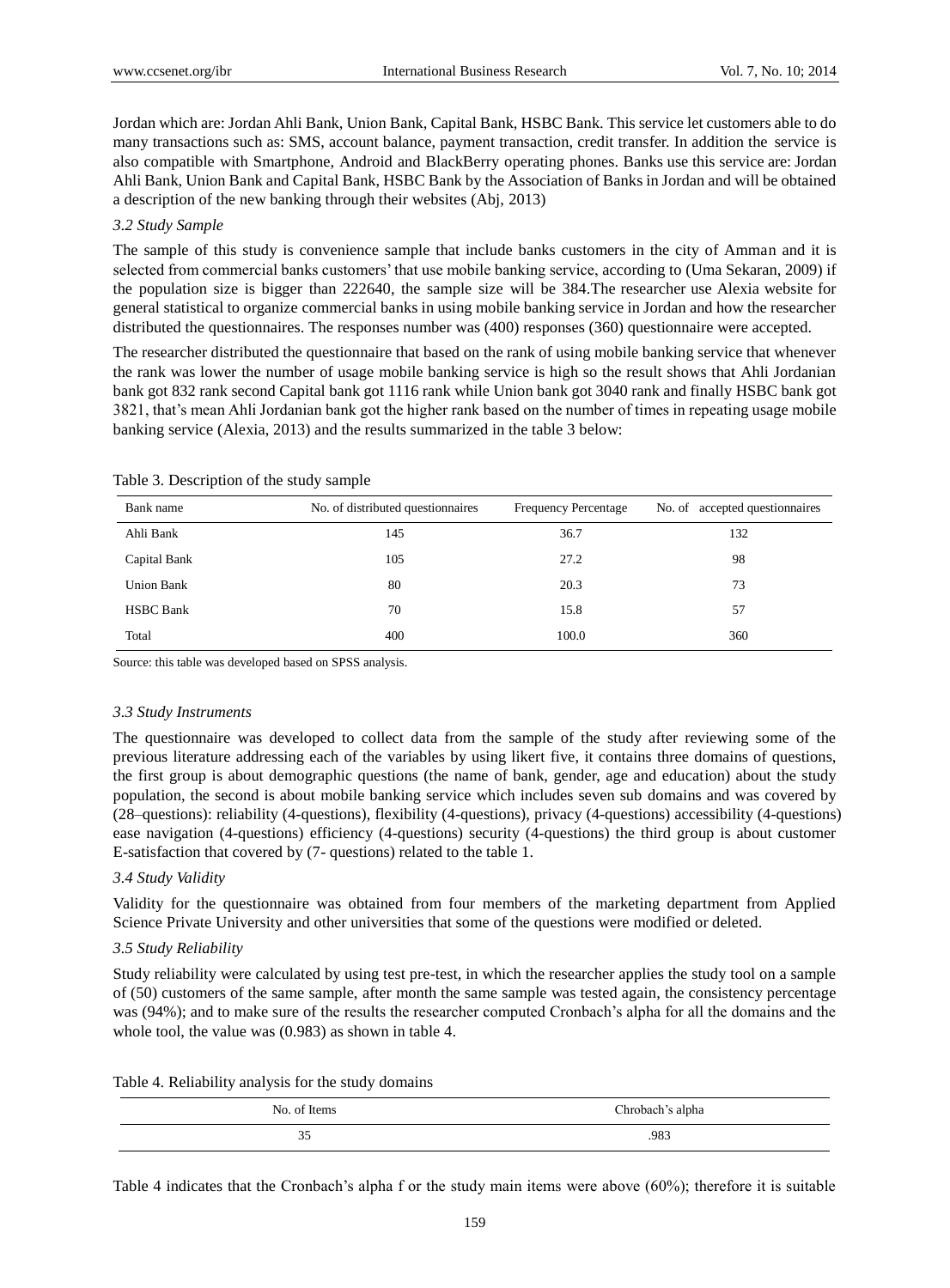for the purpose of this study. (Sekaran & Bougie, 2009)

## *3.6 Data Collection Method*

Primary Data: were collected by using the questionnaire.

Secondary Data: were collected from previous studies, data from government department, websites, reports, books related to the subject of the study.

## *3.7 Measurement Tools*

Likert five scale will be applied in asking the questionnaire question and measuring the study variables which is organized as strongly disagree to strongly agree and which takes the weight of (1-5) the measurement tool matches the study population and is tested in precedent studies.

#### *3.8 Statistical Analysis*

For the purpose of the study convenience statistics were computing using SPSS software statistical package in analyzing the data obtained from the sample and the below analysis were computed:

## **A) The tools of describing and diagnosing the study variables:**

**Frequency**: used to review the study samples answers.

**Percentages**: show the proportion of answers for a particular variant of the total answers.

**Mean**: Display the average answers to a particular variable.

**Standard Deviation**: Shows the degree of dispersion of answers from its mean.

**Cronbach Alfa:** To measure the stability study tool.

#### **B) The tools of selecting the study model:**

- **Simple regression:** was used to find the influential relationship between two variables of the study variables.
- **F test:** was used to verify the significance of the relationship between the variables of the study.
- **T test:** was used to find significant differences between the mathematical means for the study variables.

#### **4. Study Results**

*4.1 Study Sample Characteristics*

#### Table 5. Characteristics for the study sample

| <b>Name of Bank</b> | No. | $\frac{6}{6}$ |
|---------------------|-----|---------------|
| Ahli Jordanian Bank | 132 | 36.7%         |
| <b>HSBC</b> Bank    | 98  | 15.8%         |
| <b>Union Bank</b>   | 73  | 20.3%         |
| Capital Bank        | 57  | 27.2%         |
| Total               | 360 | 100%          |
| Gender              | No. | $\frac{0}{0}$ |
| Male                | 176 | 48.9%         |
| Female              | 184 | 51.1%         |
| Total               | 360 | 100%          |
| Age                 | No. | $\frac{0}{0}$ |
| $18 - 26$           | 64  | 17.8%         |
| $26 - 35$           | 143 | 39.7%         |
| $35 - 44$           | 79  | 21.9%         |
| $44 - 53$           | 55  | 15.3%         |
| 53 and more         | 19  | 5.3%          |
| Total               | 360 | 100%          |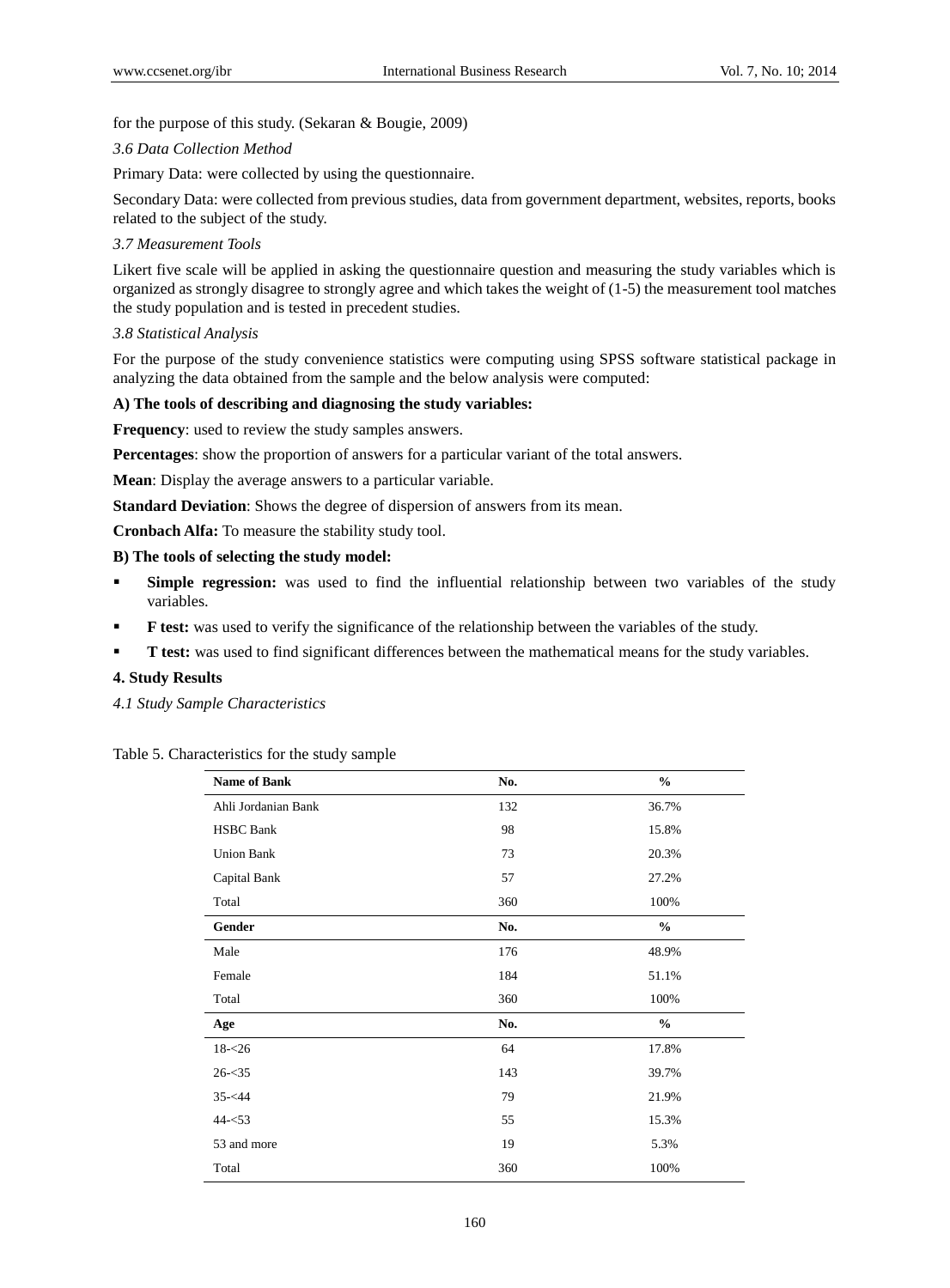| <b>Education</b>          | No. | $\frac{6}{9}$ |
|---------------------------|-----|---------------|
| High school and below     | 49  | 13.6%         |
| Diploma                   | 136 | 28.6%         |
| <b>Bachelor</b>           | 170 | 47.2%         |
| Master                    | 29  | 8.1%          |
| <b>PHD</b>                | 9   | 2.5%          |
| Total                     | 360 | 100%          |
| No. of respondents: (360) |     |               |

Source: This table was developed based on the SPSS analysis.

This study sample characteristics analysis in table 5 showed that the male and female respondents are almost equal, and also showed that the most of the respondents are between 26 to 35 years old, and in the education section the bachelor degree got the highest number of respondents.

#### *4.2 Description of Study Variables*

Descriptive statistics, the researcher computed the means and standard deviations for all the study domains as shown in table 6 below:

#### Table 6. Mean and standard deviation for the study main domains

| Item                           | Mean               | <b>Std Deviation</b> | Degree of Agreement |
|--------------------------------|--------------------|----------------------|---------------------|
| Mobile banking service         | 3.6883             | .93349               | High                |
| <b>Customer E-satisfaction</b> | 3.7234             | 1.06418              | High                |
| High: 3.67-5.00                | Moderate: $2.33 -$ | 3.66                 | Low: $1.00 - 2.32$  |

Source: This table was developed based on the SPSS analysis.

Table 6 showed that the means for the study main domains were form (3.68) to (3.72).

The customer E-satisfaction got the highest mean (3.72) and SD (1.06418), and mobile banking service were (3.6883) and SD (.93349).

The Formula shows that 3.6≤5 is high, 2.3≤3.6 is Moderate, and 2.3≤1.00 is Low. Also the researcher computed he means for all domains as shown in table 7 below:

Table 7. Mean and standard deviations for the study variables

| Item               | Mean   | Std. Deviation | Degree of Agreement |
|--------------------|--------|----------------|---------------------|
| Reliability        | 3.6979 | 0.96070        | High                |
| Flexibility        | 3.6438 | 1.01880        | Moderate            |
| Privacy            | 3.8576 | 0.93190        | High                |
| Accessibility      | 3.7125 | 1.01262        | High                |
| Ease of navigation | 3.6646 | 1.14989        | Moderate            |
| Efficiency         | 3.6472 | 1.08702        | Moderate            |
| Security           | 3.5944 | 1.17724        | Moderate            |

Source: This table was developed based on the SPSS analysis.

From the previous table 7 the mean for the domains were from (3.5) to (3.8) referring to a high degree, which the privacy got the highest mean (3.8) and SD (0.93), then the domain reliability with mean (3.69) and SD (0.96) at the third rank, also the table showed that the domain security got the lowest mean (3.59) with SD (1.177).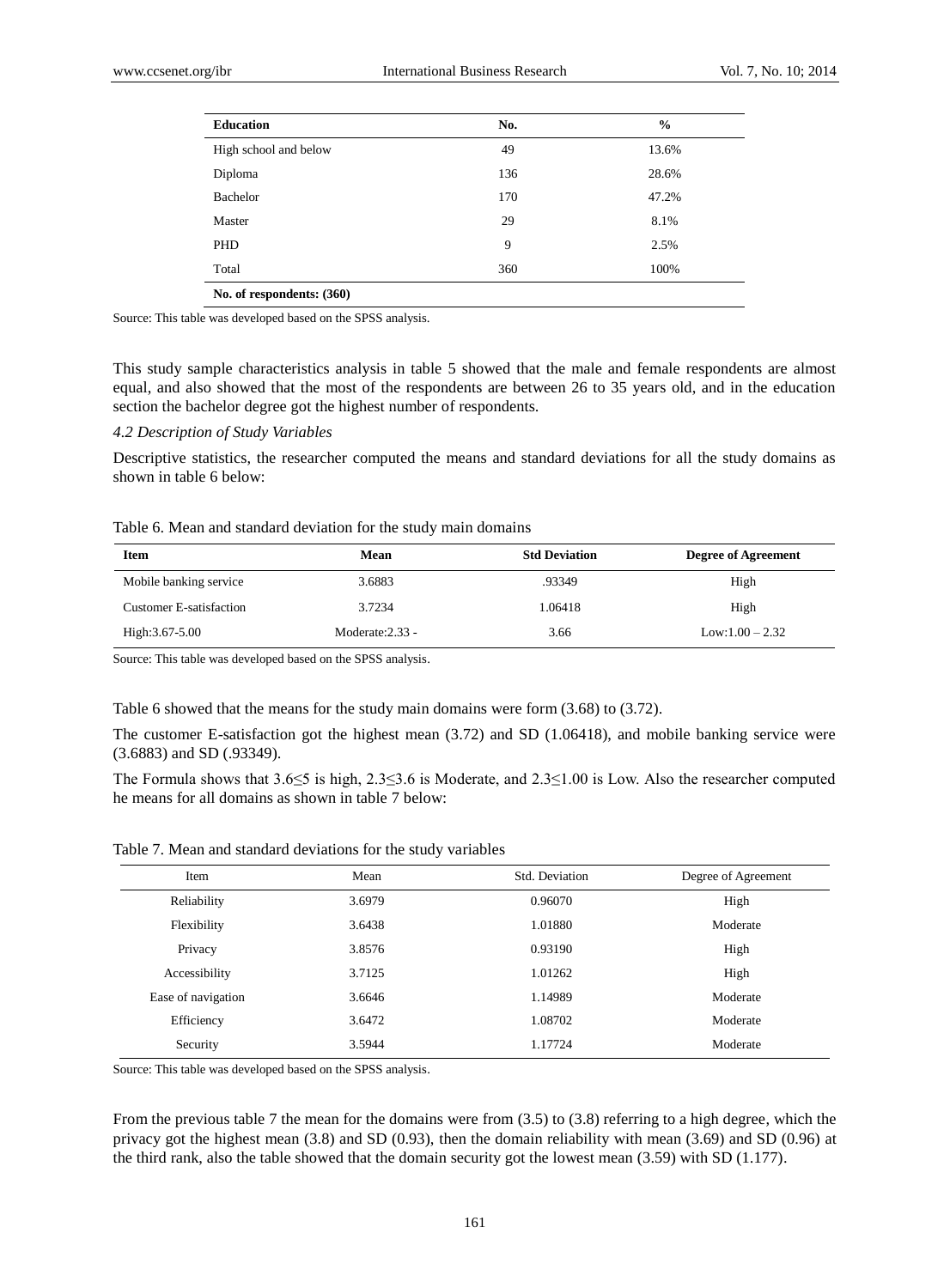# *1). Mobile banking service*

The analysis showed that the means for the mobile banking service domain items were from (3.68),with all high degree ,the item "privacy" got the highest mean with (3.85) and SD (0.93),the item "Security" with mean (3.59) and SD(1.177).

## *2). Customer E-satisfaction*

The analysis that the mean for customer E-satisfaction were from (3.72) and the SD were from (1.06).

# *4.3 Testing the Study Hypotheses*

The researcher will test the study hypothesis and answer their questions in light of the previously mentioned ones.

## 4.3.1 Testing the First Main Hypothesis

# **Ho1: There is no significant impact of mobile banking services on customer's E-satisfaction.**

To test this hypothesis the researcher computed the simple linear regression, as shown in the following table:

Simple regression was performed and the results in table 8 showed that the strength of the relation between the dimensions of mobile banking service and the customer E-customer satisfaction in the researched of commercial banks in Jordan was ( $R=88.3\%$ ) and the coefficient of determination (R  $\frac{3}{2}$  showed that the explained difference percentage in the customer E-satisfaction because of the impact of mobile banking service of the commercial banks in Jordan is  $(R \nleq 0.780)$ , which is acceptable percentage, meaning that (78.0%) of the total differences in customer E-satisfaction for the mobile service is determined through the mobile banking service .

This indicates that the regression is good explaining the relation between overall mobile banking service and customer E-satisfaction.

## Table 8. The impact of mobile banking service on customer E-satisfaction

| Independent variable          |     |                  | $\sim$<br>512 |
|-------------------------------|-----|------------------|---------------|
| <b>Mobile banking service</b> | .იი | .67 <sup>°</sup> | ነ 000*        |

(R=0.883; R<sup>2</sup> = 0.780; F= 1272.864); \* significant level at P≤0.05.

Source: This table was developed based on the SPSS analysis.

The results of the simple regression analysis showed that there is positive impact of the mobile banking service on the customer E-satisfaction (β=0.883) at level of Significance (0.000). Accordingly the researcher rejects the null hypothesis and accepts the alternative hypothesis.

# **Ho1.1 There is no significant impact of reliability on customer's E -satisfaction.**

To test this hypothesis, the researcher computed the simple linear regression, as shown in the following table:

Simple regression was performed and the results in table 9 showed that the strength of the relation between the reliability of mobile banking service and the customer E-customer satisfaction in the researched of commercial banks in Jordan was ( $R=73.7\%$ ) and the coefficient of determination (R  $\frac{3}{7}$  showed that the explained difference percentage in the customer E-satisfaction because of the impact of reliability of commercial banks in Jordan is not less than  $(R \le 0.543)$ , which is acceptable percentage, meaning that  $(54.3%)$  of the total differences in customer E-satisfaction for the mobile service is determined through the reliability of mobile banking service .

This indicates that the regression is good explaining the relation between reliability and customer E-satisfaction

|  |  |  |  | Table 9. The impact of reliability on customer E-satisfaction |
|--|--|--|--|---------------------------------------------------------------|
|--|--|--|--|---------------------------------------------------------------|

| Independent variables    |                          |        | 512      |
|--------------------------|--------------------------|--------|----------|
| <i><b>Reliabilit</b></i> | $\overline{\phantom{a}}$ | 20 U C | $0.000*$ |

(R=0.737; R<sup>2</sup>= 0.543; F= 425.618); significant level at P≤0.05.

Source: This table was developed based on SPSS analysis.

The result of the simple regression analysis showed that there is positive impact of reliability on customer E-satisfaction (β=0.737) at level of significance (.000). Accordingly the researcher rejects the null hypothesis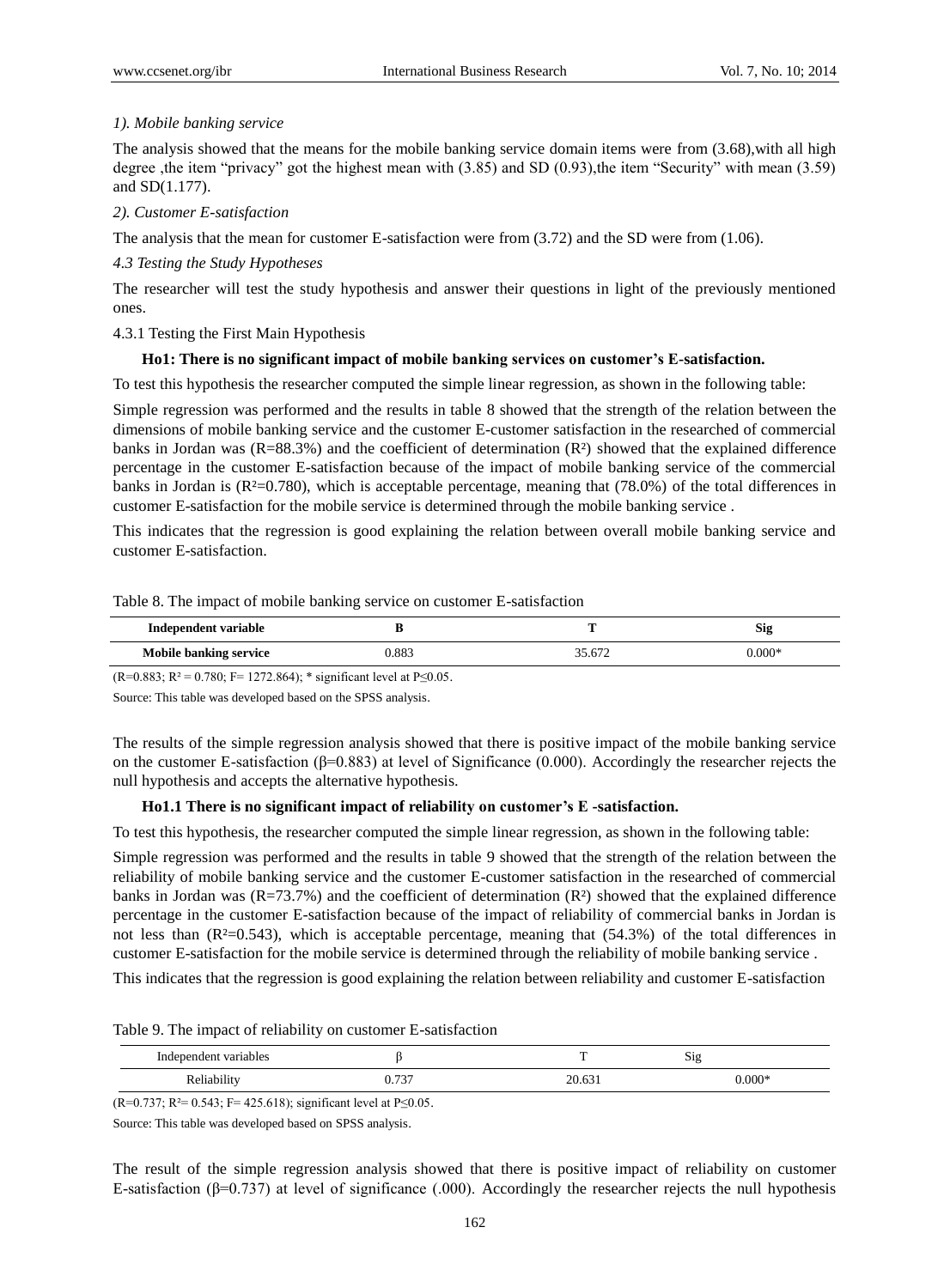and accepts the alternative hypothesis.

#### **Ho1.2 There is no significant impact of flexibility on customer's E -satisfaction.**

To test this hypothesis, the researcher computed the simple linear regression, as shown in the following table:

Simple regression was performed and the results in table 10 showed that the strength of the relation between the flexibility of mobile banking service and the customer E-customer satisfaction in the researched of commercial banks in Jordan was ( $R=62.3\%$ ) and the coefficient of determination (R  $\frac{3}{2}$  showed that the explained difference percentage in the customer E-satisfaction because of the impact of flexibility of commercial banks in Jordan is not less than  $(R \le 0.388)$ , which is acceptable percentage, meaning that  $(38.8%)$  of the total differences in customer E-satisfaction for the mobile service is determined through the flexibility of mobile banking service .

This indicates that the regression is good explaining the relation between flexibility and customer E-satisfaction.

|  |  | Table 10. The impact of flexibility on customer E-satisfaction |
|--|--|----------------------------------------------------------------|
|  |  |                                                                |

| Independent variables |       |       | $\sim\cdot$<br>S <sub>1</sub> g |
|-----------------------|-------|-------|---------------------------------|
| flexibility           | 0.623 | 5.056 | $.000*$                         |

(R=0.623; R<sup>2</sup>= 0.388; F= 226.672); significant level at P≤0.05.

Source: This table was developed based on SPSS analysis.

The result of the simple regression analysis showed that there is positive impact of flexibility on customer E-satisfaction (β=0.623) at level of significance (.000). Accordingly the researcher rejects the null hypothesis and accepts the alternative hypothesis.

## **Ho1.3 There is no significant impact of Privacy on customer's E -satisfaction.**

To test this hypothesis, the researcher computed the simple linear regression, as shown in the following table:

Simple regression was performed and the results in table 11 showed that the strength of the relation between the privacy of mobile banking service and the customer E-customer satisfaction in the researched of commercial banks in Jordan was ( $R=77.6\%$ ) and the coefficient of determination (R  $\frac{3}{7}$  showed that the explained difference percentage in the customer E-satisfaction because of the impact of privacy of commercial banks in Jordan is not less than ( $R \succeq 0.602$ ), which is acceptable percentage, meaning that (60.2%) of the total differences in customer E-satisfaction for the mobile service is determined through the flexibility of mobile banking service .

This indicates that the regression is good explaining the relation between privacy and customer E-satisfaction.

| Table 11. The impact of privacy on customer E-satisfaction |
|------------------------------------------------------------|
|------------------------------------------------------------|

| variables<br>Independent<br>$-$<br>. |                                | ᠇᠇            | S1g      |
|--------------------------------------|--------------------------------|---------------|----------|
| privacy                              | $\overline{\phantom{a}}$<br>70 | 267<br>23.20T | $0.000*$ |

(R=0.776; R<sup>2</sup>= 0.602; F= 541.34); significant level at P≤0.05.

Source: This table was developed based on SPSS analysis.

The result of the simple regression analysis showed that there is positive impact of privacy on customer E-satisfaction ( $\beta$ =0.776) at level of significance (.000). Accordingly the researcher rejects the null hypothesis and accepts the alternative hypothesis.

#### **Ho1.4 There is no significant impact of accessibility on customer's E -satisfaction.**

To test this hypothesis, the researcher computed the simple linear regression, as shown in the following table:

Simple regression was performed and the results in table 12 showed that the strength of the relation between the accessibility of mobile banking service and the customer E-customer satisfaction in the researched of commercial banks in Jordan was ( $R=78.1\%$ ) and the coefficient of determination (R $\frac{3}{2}$  showed that the explained difference percentage in the customer E-satisfaction because of the impact of accessibility of commercial banks in Jordan is not less than  $(R \ge 0.610)$ , which is acceptable percentage, meaning that (61.0%) of the total differences in customer E-satisfaction for the mobile service is determined through the accessibility of mobile banking service .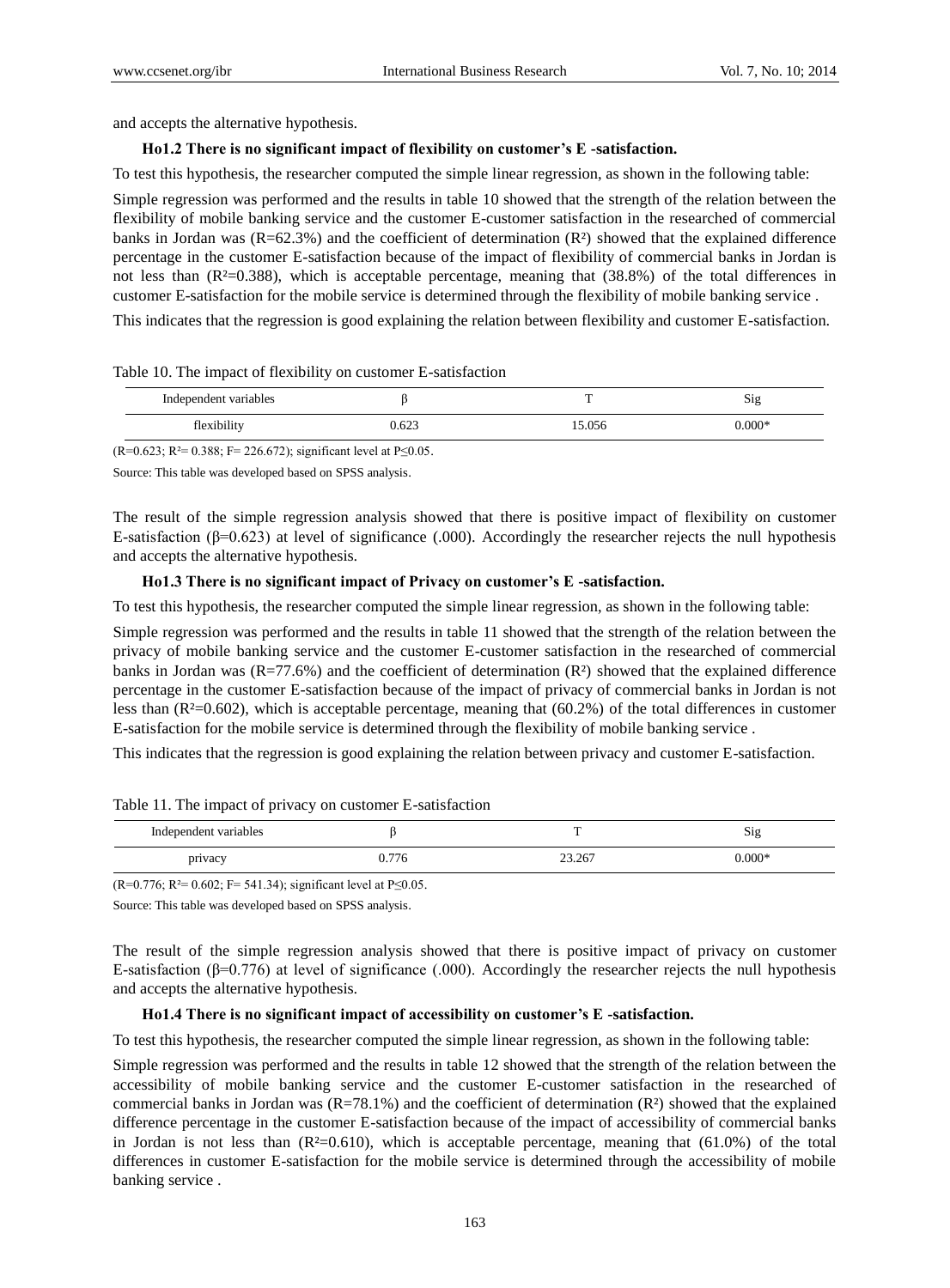This indicates that the regression is good explaining the relation between accessibility and customer E-satisfaction

|  |  |  | Table 12. The impact of accessibility on customer E-satisfaction |
|--|--|--|------------------------------------------------------------------|
|  |  |  |                                                                  |

| Independent variables |       | ᠇᠇       | -<br>S1g |
|-----------------------|-------|----------|----------|
| cessibility           | ).781 | $-3.679$ | $0.000*$ |

(R=0.781; R<sup>2</sup>= 0.610; F= 560.716); significant level at P≤0.05.

Source: This table was developed based on SPSS analysis.

The result of the simple regression analysis showed that there is positive impact of accessibility on customer E-satisfaction ( $\beta$ =0.821) at level of significance (.000). Accordingly the researcher rejects the null hypothesis and accepts the alternative hypothesis.

#### **Ho1.5 there is no significant impact of ease to navigation on customer's E-satisfaction.**

To test this hypothesis, the researcher computed the simple linear regression, as shown in the following table:

Simple regression was performed and the results in table 13 showed that the strength of the relation between the ease navigation of mobile banking service and the customer E-customer satisfaction in the researched of commercial banks in Jordan was  $(R=87.4\%)$  and the coefficient of determination  $(R<sup>3</sup>)$  showed that the explained difference percentage in the customer E-satisfaction because of the impact of ease to navigation of commercial banks in Jordan is not less than  $(R \ge 0.764)$ , which is acceptable percentage, meaning that (76.4%) of the total differences in customer E-satisfaction for the mobile service is determined through the ease navigation of mobile banking service .

This indicates that the regression is good explaining the relation between ease navigation and customer E-satisfaction.

|  |  |  |  | Table 13. The impact of ease navigation on customer E-satisfaction |  |
|--|--|--|--|--------------------------------------------------------------------|--|
|  |  |  |  |                                                                    |  |

| Independent variables<br>. |                        |       | $\mathbf{u}_k$ |  |
|----------------------------|------------------------|-------|----------------|--|
| Ease navigation<br>ಾ       | $\sim$ $\sim$<br>J.O.I | 4.061 | $0.000*$       |  |

(R=0.874; R²= 0.764; F= 1160.142); significant level at P≤0.05.

Source: This table was developed based on SPSS analysis.

The result of the simple regression analysis showed that there is positive impact of ease navigation on customer E-satisfaction ( $\beta$ =0.874) at level of significance (.000). Accordingly the researcher rejects the null hypothesis and accepts the alternative hypothesis.

#### **Ho1.6 There is no significant impact of efficiency on customer's E -satisfaction.**

To test this hypothesis, the researcher computed the simple linear regression, as shown in the following table:

Simple regression was performed and the results in table 14 showed that the strength of the relation between the efficiency of mobile banking service and the customer E-customer satisfaction in the researched of commercial banks in Jordan was  $(R=86.1\%)$  and the coefficient of determination  $(R<sub>3</sub>)$  showed that the explained difference percentage in the customer E-satisfaction because of the impact of efficiency of commercial banks in Jordan is not less than  $(R \le 0.742)$ , which is acceptable percentage, meaning that  $(74.2%)$  of the total differences in customer E-satisfaction for the mobile service is determined through the efficiency of mobile banking service .

This indicates that the regression is good explaining the relation between efficiency and customer E-satisfaction.

| Table 14. The impact of efficiency on customer E-satisfaction |  |
|---------------------------------------------------------------|--|
|---------------------------------------------------------------|--|

| Independent variables | ÷     | ш      | r.<br>S1g |
|-----------------------|-------|--------|-----------|
| Efficiency            | 0.861 | 32.064 | $0.000*$  |

(R=0.861; R²= 0.742; F= 1028.131); significant level at P≤0.05

Source: This table was developed based on SPSS analysis.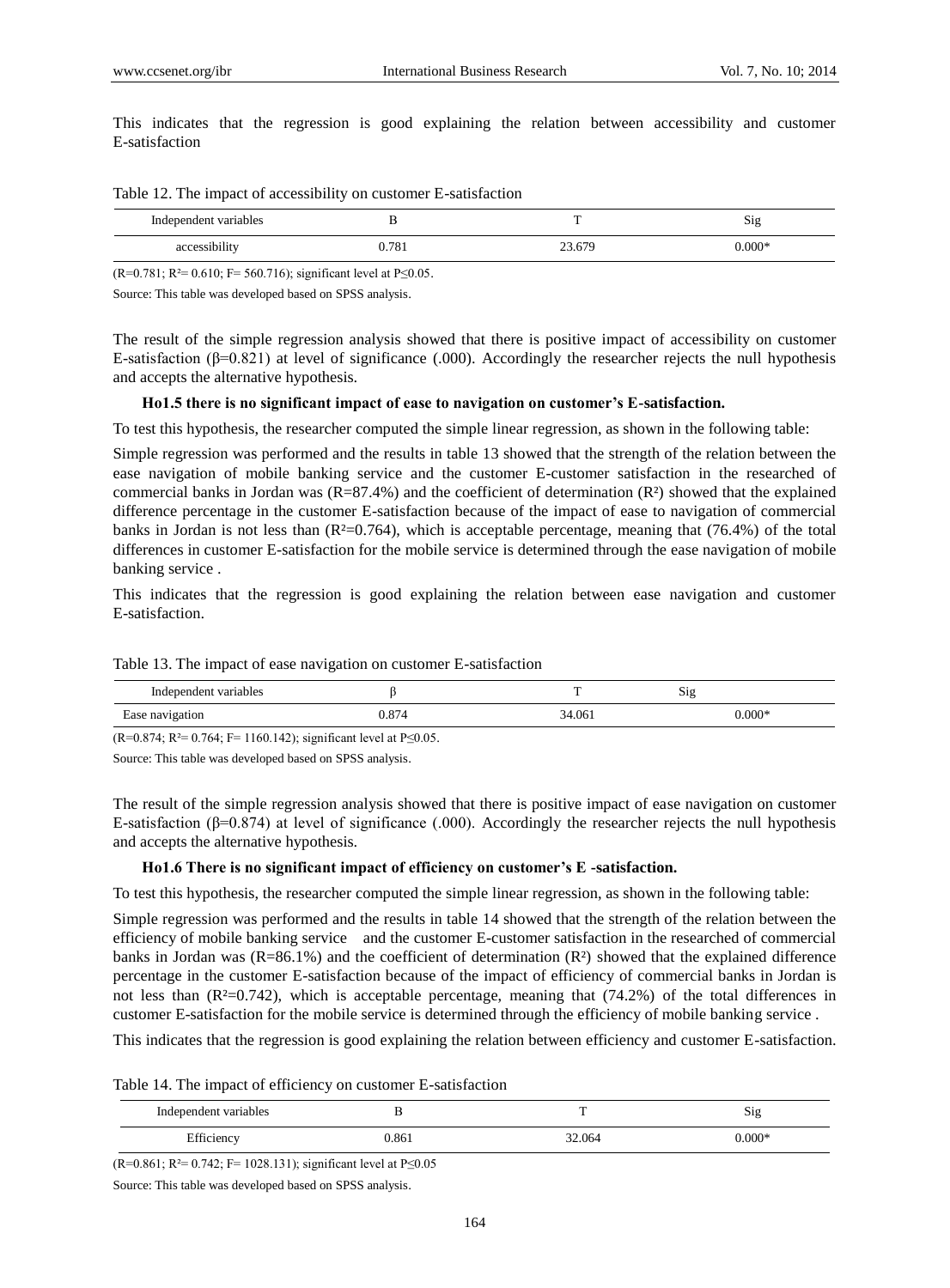The result of the simple regression analysis showed that there is positive impact of efficiency on customer E-satisfaction (β=0.861) at level of significance (.000). Accordingly the researcher rejects the null hypothesis and accepts the alternative hypothesis.

#### **Ho1.7 There is no significant impact of security on customer's E -satisfaction.**

To test this hypothesis, the researcher computed the simple linear regression, as shown in the following table:

Simple regression was performed and the results in table 15 showed that the strength of the relation between the security of mobile banking service and the customer E- satisfaction in the researched of commercial banks in Jordan was  $(R=82.8\%)$  and the coefficient of determination  $(R<sub>3</sub>)$  showed that the explained difference percentage in the customer E-satisfaction because of the impact of security of commercial banks in Jordan is not less than  $(R \ge 0.686)$ , which is acceptable percentage, meaning that  $(68.6%)$  of the total differences in customer E-satisfaction for the mobile service is determined through the security of mobile banking service.

This indicates that the regression is good explaining the relation between security and customer E-satisfaction.

| Table 15. The impact of security on customer E-satisfaction |  |
|-------------------------------------------------------------|--|
|-------------------------------------------------------------|--|

| Independent variables |       | m      | o.<br>$\mathrm{S1g}$ |
|-----------------------|-------|--------|----------------------|
| Security              | 0.828 | 27.958 | $0.000*$             |

(R=0.828; R<sup>2</sup>= 0.686; F= 781.654); significant level at P≤0.05.

Source: This table was developed based on SPSS analysis.

The result of the simple regression analysis showed that there is positive impact of security on customer E-satisfaction ( $\beta$ =0.828) at level of significance (.000). Accordingly the researcher rejects the null hypothesis and accepts the alternative hypothesis.

#### **5. Study Results and Recommendation**

#### *5.1 Results Discussion*

This chapter includes the discussion of the results and recommendations, depending on the study results, from the researcher point of view and based on the study results that show a strong relationship between mobile banking service and customer E-satisfaction. Mobile banking service can be categorized as the latest advancement in electronic banking, which has widened customers' access to bank accounts through wireless channels .Mobile banking is a financial service where the bank customers perform balance inquiry, credit transfer, account balance so what mobile banking service present is very important to effect on customer's E-satisfaction.

The support for the results is the information that the researcher use in many chapters in this thesis the researcher choose four commercial banks in Jordan who activate this service to customers' and Ahli Jordanian bank got the highest rank in bank transactions with customers 36.7%, this result gives us who is bank update his service in technology, according to the mobile banking dimensions privacy then accessibility were ranked high, these positive results from the researcher point of view could focus on what the users' concern and the increase customer awareness of using mobile banking service.in addition the results showed that the security got the lowest rank comparing with other dimensions.

This study contains demographic question by asking the name of bank, gender, education, age .As the researcher mentioned before that Ahli Jordanian Bank got 36.7, Capital Bank27.2, Union Bank 20.3, HSBC Bank 15.8 that's mean Ahli Bank is the most bank uses mobile banking service, then the researcher focus on gender which male got 48.9 and female 51.1 .the age got the highest rank 26≤35 39.7% and the lowest rank to 53 and more 5.3%

The education also has a portion in this study which is for the highest rank got to bachelor 28.6% and the lowest rank for PHD is 2.5%.

Related to the study mobile banking service has seven dimensions which are: reliability, flexibility, privacy, accessibility, eases navigation, efficiency, and security.

Privacy item got the high rank with mean (3.8576) because customers concern to keep their information in safety way and should have more confidential relation between bank and customer. Then accessibility is the second item with mean (3.7125) because to do many different transactions through your account, customer should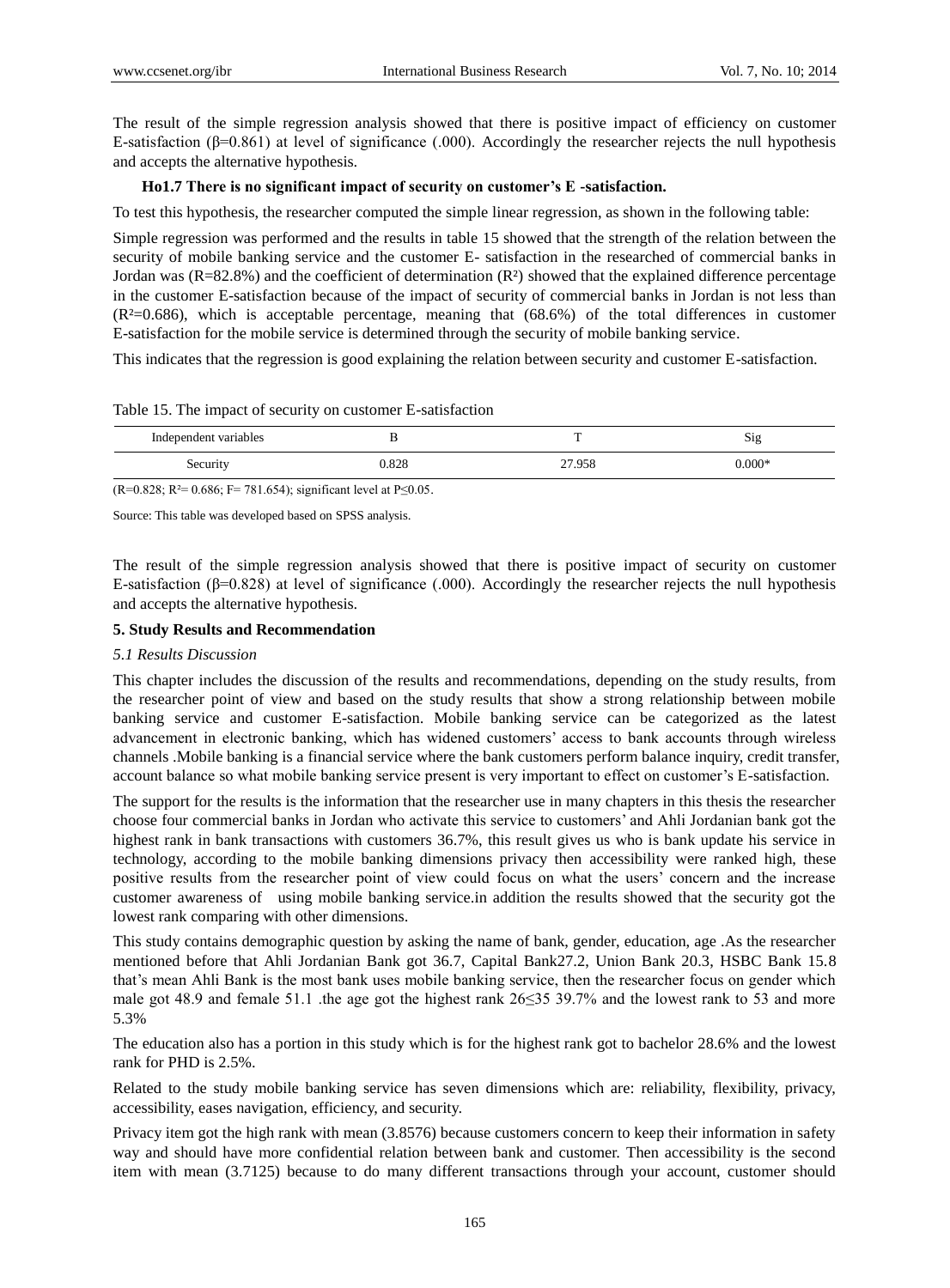access easily anytime and anywhere. Then reliability with mean (3.6979) means customer concern how bank develop his performance from time to time and how bank can treat in emergency case and develop his services. Ease navigation item with mean (3.6646) also got the fourth rank because customer always link ease browse in mobile application. The fifth item is efficiency with mean (3.6472) to show how banks achieve customer's goals. Latest security item got the lowest rank with mean (3.5944) because customer knows very well that each one has customer ID and password and all the information needs will be on the web application.

# *5.2 Discussing the Study Hypotheses*

The study results showed that there is a statistical significant impact of the overall dimensions of mobile banking services (reliability, flexibility, privacy, accessibility, ease navigation, efficiency, security) on the customer E-satisfaction. These are similar to the study of (Khrais, 2012). While the study results showed that there is a statistically significant impact between security dimension on enhancing customer E–satisfaction in using mobile banking, from the researcher point of view showed that customer concern in security though using mobile banking service in order to feel more secure (Saleem & Rahid, 2011) also the study result showed that there is a statistically significant impact between accessibility dimension on enhancing customer E-satisfaction in using mobile banking, from the researcher point of view showed that customer concern to use technology to do many banking transaction anywhere and access to the mobile application anytime(Ma & Zhao, 2012) .

As the researcher showed from the above results all the dimensions of mobile banking service which are: reliability, accessibility, privacy, security, flexibility, ease navigation, security effect on customer E-satisfaction in simple regression test and the result lead us to know how is important these dimension. From the researcher point of view the privacy is the most important dimension because customer as we mentioned before concern to do their banking transactions and using mobile banking application in personal atmosphere.

## *5.3 Recommendations*

- 1) The researcher suggests encouraging the widespread use of mobile banking; campaigns should be launched to disseminate the usefulness of the technology.
- 2) The researcher highly recommends improving the quality of the services to increase the customer E-satisfaction which means reliability dimension is important to support service quality.
- 3) The researcher suggests broadening the knowledge of mobile banking to be able to access to the services, so they do not hesitate to use the services.
- 4) The researcher suggests measuring the effectiveness and the efficiency of the services of the mobile banking for users.
- 5) The researcher recommends Telecoms and banks should work hand-in-hand to offer a high quality service and can reach to customer satisfaction in security way.
- 6) The researcher suggests banks to examine the navigational functions and compatibility of mobile banking application in order to increase the speed of online system responses to customer.
- 7) The researcher highly recommends commercial banks to let them need more time in order to activate, develop and innovate new techniques to encourage their customers being more flexible in using mobile banking service.
- 8) The researcher suggests highlighting for banks to focus on the value that the customer generates, rather than the value that banks can offer to their customers to have more privacy.

## *5.4 Recommendations for the Future Researchers*

Based on the findings, the following recommendations are made in order to improve mobile banking service in Jordanian bank, banks may wish to examine the navigational functions and compatibility of mobile banking application these points will let banks to be able to increase the speed response of mobile banking users.

Suggests that the problem could be handled by increase customer awareness and education in this service by understanding the impact of familiarity with the technology and user experience and competence would be of value in this context.

These are the points to make several extensions of this study. first, how mobile banking service create customer E-satisfaction .second, have the ability to measure the infrastructure of technology and see how the infrastructure can contribute in banks service to be successfully in term of, service quality to present good service for customer.in order ,to increase customer E-satisfaction and the impact in mobile banking service .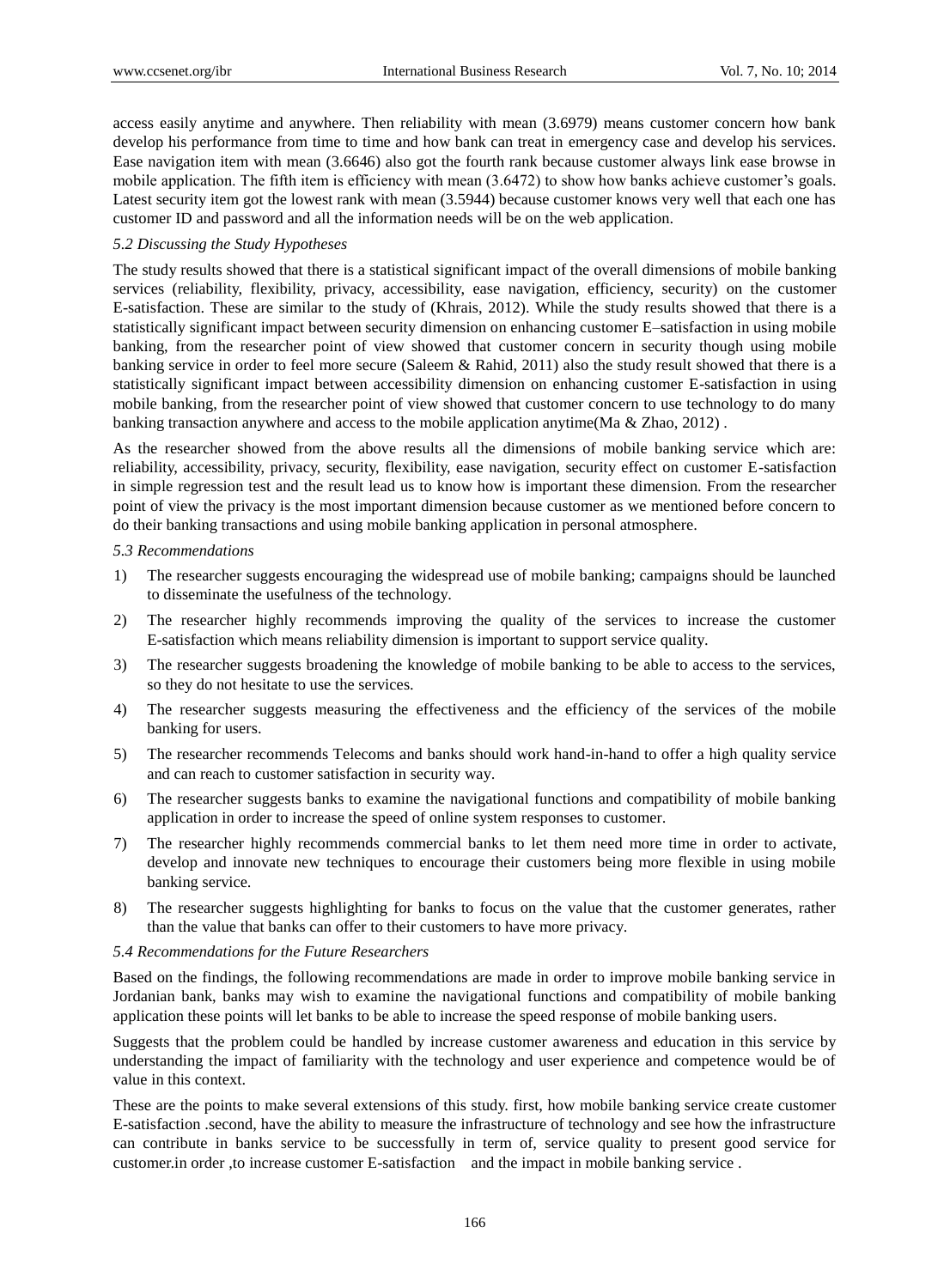#### **References**

- Al Kasasbeh, M., Dasgupta, S., & Al Faouri, A. (2011). Factors Affecting E-Service Satisfaction. *Communication of the IBIMA*, 1-12. http://dx.doi.org/10.5171/2011.547937
- Alba, J., Lynch, J., Weitz, B., & Janiszewski, C. (1997). Interactive Home Shopping Consumer, Retailer and Manufacturer Incentives to Participate in Electronic Marketplace. *Journal of Marketing, 61*(3), 38–53. http://dx.doi.org/10.2307/1251788
- Alexia for Statistical. Retrieved on Nov, 1, 2013 from http://www.Alexia.com
- Al-Jabri, I., & Sohail, M. (2012). Mobile Banking Adoption: Application of Diffusion of Innovation Theory. *Journal of Electronic Commerce Research, 13*(4), 379–391.
- Amin, H., Supinah, R., Aris, M., & Baba, R. (2012). Receptiveness of Mobile Banking. *Journal of Internet Banking and Commerce, 17*(1), 1–12.
- Anand, A. (2007). E-Satisfaction–A Comprehensive Framework International Marketing Conference. *Marketing and Society Journal, 6*(3), 440–490.
- Andreou, A., Chrysostomou, C., & Schizas, C. (2009). *Mobile Commerce Applications and Services.* Unpublished PhD Thesis, University of Cyprus, Cyprus.
- Arab Advisors report of smart phones users. Retrieved on July 7, 2013 from http://www.arabadvisors.com
- Behjati, S., Nahich, M., & Haman, S. (2012). International Between E-service Quality and E-satisfaction and Loyalty. *European Journal of Business and Management, 4*(9), 75–85.
- Bilal, M., & Sankar, G. (2011). *Trust and Security Issue in Mobile Banking and its Effect on Customers*. Un-Published PhD Thesis, Blekinge Institute of Technology, Sweden.
- Central Bank of Jordan. Retrieved on October 1, 2013 from http://www.cbj.gov.jo
- Chiou, J. S. (2004). The Incidents of Consumers Loyalty Toward Internet Service Providers. *Information and Management Journal, 4*(2), 416–485.
- Dmoor, H. (2005). *Service Marketing* (4th ed.). Dar Wael, Amman.
- Egan, J. (2004). *Relationship Marketing–Exploring relational strategies in marketing* (pp. 22–24). Pearson Education- Prentice Hall.
- EL-Kiki, T., & Lawrence, E. (2007). *Mobile User Satisfaction and Usage Analysis Model of M-Government Services*. Unpublished PhD Thesis, University of Technology Sydney, Australia.
- Fang, L., & Yang, K. (2013). *A Study of Optimization on Bank Counter Service Reliability.* Unpublished PhD Thesis, Chung Yang Christian University, China.
- Gunther, J. (1997). *Geographic Liberalization and the Accessibility of Banking Service in Rural Areas*. UnPublished PhD Thesis, University of Texas, Texas.
- Huysman, M. (2004). *Social Capital and Information Technology*. Unpublished PhD Thesis, University of Cambridge, United Kingdom.
- Jepleting, A., Oscar, S., & Bureti, P. (2013). Effects of Mobile Banking on Customer. *International Journal of Innovation Research in Management, 3*(2), 29–40.
- Jervona, J., & Todd, M. (1998). The Hierarchical Influence of Personal Values on Mall Shopping Attitude and Behavior. *Journal of Retailing, 47*(1), 52–139.
- Kaddomi, T. (2008). Factors Affecting the Spread of E-Exchange. *Jordan Journal of Applied Science, 11*(2), 293–311.
- Kee-Hung, L., Nagi, E., & Cheng, T. (2005). Information Technology Adoption in Hong Kong's Logistics Industry. *Transportation Journal, 44*(4), 1–10.
- Kharis, L. (2012). The Adoption of Online Banking :a Jordanian Perspective. *European Journal of Business and Management, 4*(16), 163–177.
- Khraim, H., Al-Shoubaki, Y., & Kharaim, A. (2011). Factors Affecting Jordanian Consumers' Adoption of Mobile Banking Services. *International Journal of Business and Social Science, 2*(20), 96–105.
- Kolesar, M., & Galbraith, R. (2000). A Service marketing Perspective on E-retailing. *Internet Research–Electronic Networking Journal, 10*(5), 424–438. http://dx.doi.org/10.1108/10662240010349444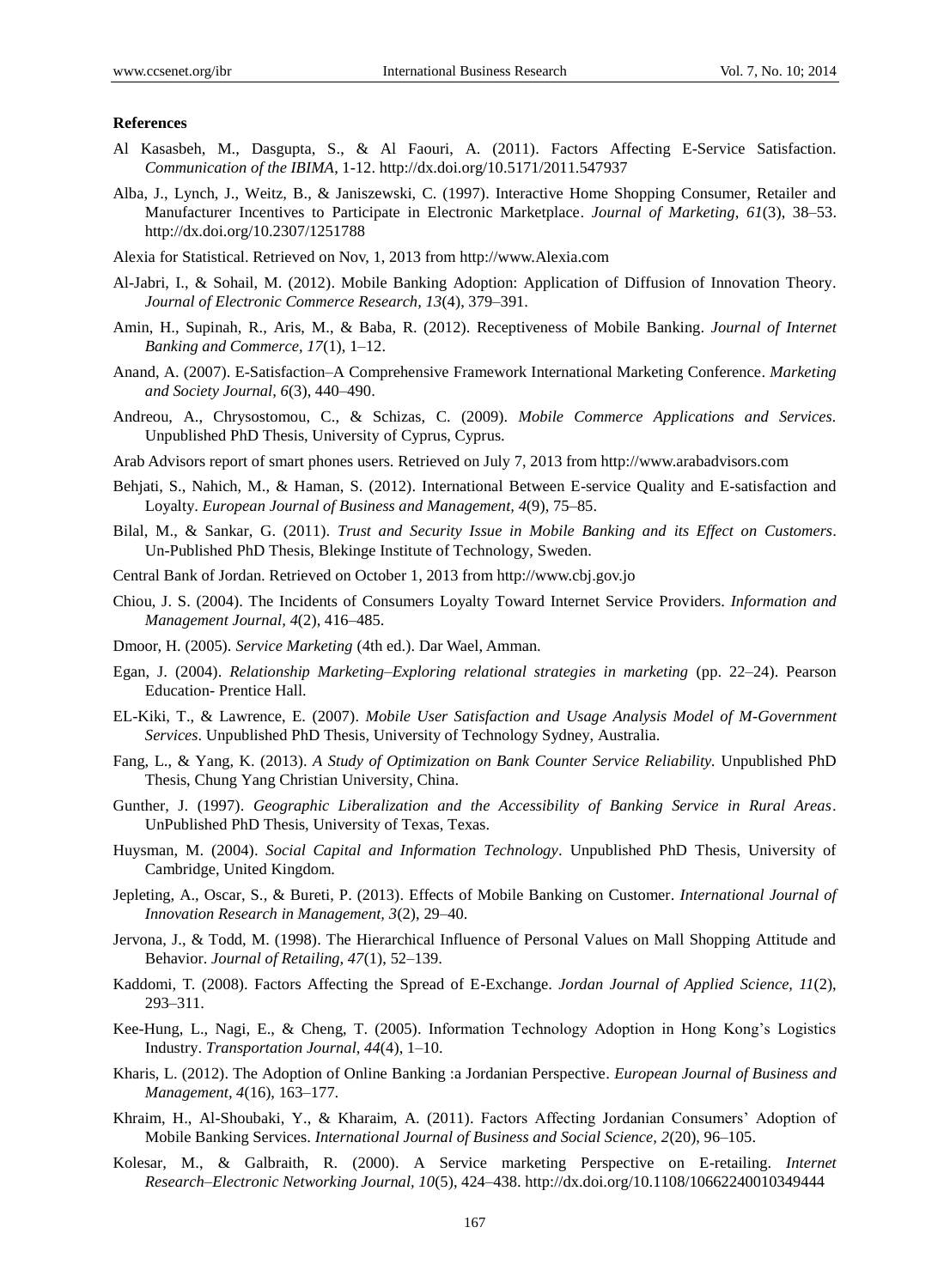- Litfi, M., & Gharbi, J. (2012). E-Satisfaction and E-Loyalty of Consumers Shopping Online. *Journal of Internet Banking and Commerce, 17*(1), 1–21.
- Ma, Z., & Zhao, J. (2012). Evidence on E-banking Customer Satisfaction in the China Commercial Bank Sector. *Journal of Software, 7*(4), 927–933. http://dx.doi.org/10.4304/jsw.7.4.927-933
- Malarvizhi, V., & Rajeswari, A. (2012). Users' Criteria for Selecting Mobile Banking Services in Coimbatore. *Asian Journal of Research in Marketing, 1*(1), 1–10.
- Malaysia Local Customers in Sabah*. Journal of Internet Banking and Commerce, 17*(1), 1–13.
- Masrek, M., Omar, U., & Khairuddin, I. (2012). Mobile Banking Utilization, Satisfaction and loyalt. *Science Series Data Report Journal, 4*(12), 20.
- Migdadi, Y. (2012). The Developing Economies' Banks Branches Operational Strategy in the Era of E-Banking. *Journal of Emerging Technology in Web Intellegence, 4*(2), 189–197.
- Oliver, D. (1997). Customer Satisfaction do Matter. *Journal of Database Marketing, 5*(4), 392–393.
- Ranjbarian, B., & Fath, S. (2012). Factors Influencing on Customers'-Satisfaction. *Interdisciplinary Journal of Contemporary Research in Business, 3*(9), 1–17.
- Research of the Federal Bank of St. Louis. (2010). *E-Satisfaction in the E-Tailing Industry*. Research Report, Turkey.
- Richheld, F. (1996). *The Hidden Force Behind Growth Profits and Lasting Value*. Unpublished PhD Thesis, Harvard Business School Publication, Boston.
- Saleem, Z., & Rashid, K. (2011). Relationship between Customer Satisfaction and Mobile Banking Adoption in Pakistan. *International Journal of Trade, Economics and Finance, 2*(6), 537–544. http://dx.doi.org/10.7763/IJTEF.2011.V2.162
- Saoji, S., & Goel, P. (2013). Understanding Customer Response and Customer Satisfaction of Mobile Banking in India. *International Journal of Advanced System and Social Engineering Research, 3*(1), 1–5.
- Sekaran, U., & Bougie, R. (2009). *Research Methods for Business: A Skill Building Approach*. Unpublished PhD Thesis, John Wiley and Sons University, United States.
- Shammot, M., & Al-Sheikh, M. (2008). Adoption of Mobile Banking Services in Jordan. *Scientific Journal of King Faisal University, 9*(2), 253–266.
- Sharma, P., & Singh, P. (2013). Barriers in Adoption and Service Preferences. *Journal of Management, 5*(1), 7.
- Szymanski, D., & Hise, R. (2000). E-Satisfaction Initial Examination. *Journal of Retailing, 76*(3), 309–322. http://dx.doi.org/10.1016/S0022-4359(00)00035-X
- Telecommunication regularity Commission report of using mobile in Jordan. Retrieved on April 2, 2013 from http://www.trc.org.jo
- The Association Banks of Jordan report of banks in Jordan. Retrieved on April 9, 2013 from http://www.abj.org.jo
- Thulani, D., Kosmas, N., Collins, M., & Lloyd, C. (2011). Adoption and Use of SMS/Mobile Banking Services. *Journal of Internet Banking and Commerce, 16*(2), 1–5.
- Tiwari, R., Buse, S., & Herstatt, C. (2006). *Impact of Mobile Technologies on Customer Behavior and its Implications for Banks*. Portland International Conference on Management of Engineering and Technology Istanbul University.
- Turban, E., & Lee, J. (2004). *Electronic Commerce: A managerial perspective*. Upper Saddle River, New Jersey: Pearson Education, Inc.
- Van-Riel, A., Liljandaer, V., & Jurrriens, P. (2001). Exploring Consumer Evaluation of E-services. *International Journal of Service Industry Management, 12*(4), 359–377. http://dx.doi.org/10.1108/09564230110405280
- Wang, M. (2003). Assessment of E-service Quality via E-Satisfaction in E-Commerce Globalization. *EJISDC Journal, 11*(10), 1–4.
- Wang, Y., & Lin, M. (2011). Determinants of User Acceptance of Internet Banking. *International Journal of Service Industry Mangment, 14*(5), 501–519. http://dx.doi.org/10.1108/09564230310500192
- Yan, Y., & Fengjie, J. (2009). *The Empirical Study on the Influencing Factors of Customers E-loyalty*. Un